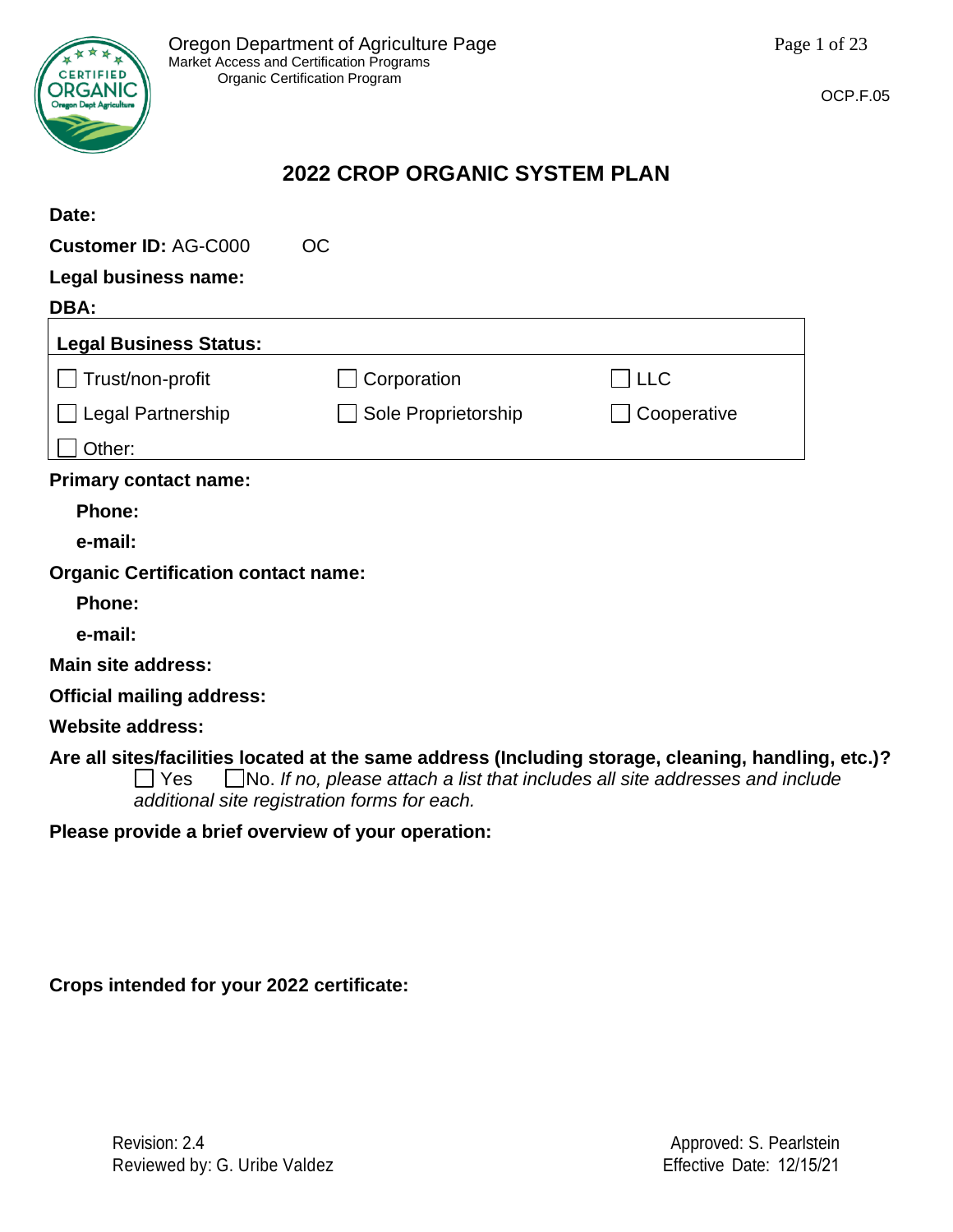

# **Do you have a copy of the National Organic Program Standards?**

 $\Box$ No  $\Box$ Yes

**Do you use the Organic Integrity Database (**<https://organic.ams.usda.gov/integrity/>**)** 

 $\Box$ No  $\Box$ Yes

**Year first certified:**

**Prior certifiers:** 

**Current certifiers:**

**Have you ever been denied certification or had your certification suspended or revoked?**

 $\n  $\blacksquare$  Yes.$ 

*If yes, please describe the circumstances*:

## **What percentage of your production is organic?**

| Please check all that apply to your operation:                     |                                              |                                          |                                    |  |  |
|--------------------------------------------------------------------|----------------------------------------------|------------------------------------------|------------------------------------|--|--|
| Annual crops                                                       | <b>Perennial Crops</b>                       | Pasture                                  | Hemp production                    |  |  |
| On-site storage                                                    | Greenhouse                                   | Product packaging                        | Use of open/<br>exposed water      |  |  |
| Off-site storage                                                   | Product washing                              | $\Box$ Product labeling                  | Leased land                        |  |  |
| Importing products                                                 | Product drying                               | <b>Bulk sales</b>                        | <b>Transitional land</b>           |  |  |
| <b>Exporting of products</b>                                       | Minimal handling                             | <b>Retail sales</b>                      | Contract harvest/<br>applications  |  |  |
| Parallel production<br>(both organic and non-<br>organic products) | Production with<br>hydro/aero/<br>aquaponics | Use of sodium/<br><b>Chilean Nitrate</b> | Multiple, non-<br>contiguous sites |  |  |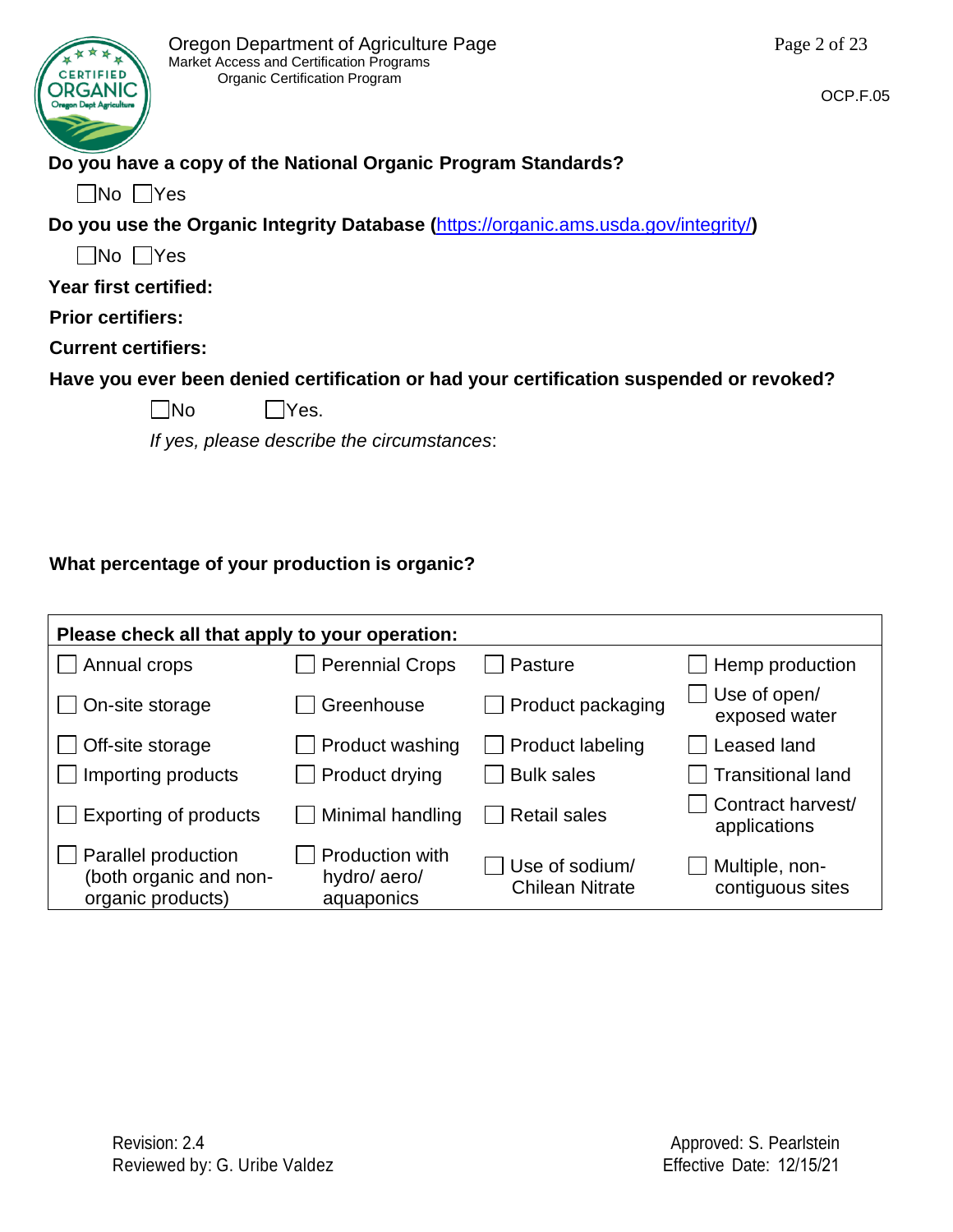

# **2022 CROP ORGANIC SYSTEM PLAN – SECTION 2**

### **Date:**

**Customer ID:** AG-C000 OC

**Legal business name:** 

**DBA:** 

### **2. FARM PLAN NOP 205.201(a); 205.201(a)&(b)**

**Do you perform any on-farm washing, packing, or processing?**

**No Yes.** *If yes, please describe:*

| Do you subcontract any of the following out to other operations while the product is still<br>owned by your operation? $\square$ No |                                | Yes: |  |  |  |
|-------------------------------------------------------------------------------------------------------------------------------------|--------------------------------|------|--|--|--|
| ∣ ∐ Harvesting                                                                                                                      | □ Cleaning □ Packing □ Storage |      |  |  |  |
| $ \bigsqcup$ Transportation $\bigsqcup$ Distribution $\bigsqcup$ Other:                                                             |                                |      |  |  |  |

| <b>Subcontractor</b><br>name | <b>Address</b> | <b>Phone number</b> | <b>Subcontracted</b><br>activity | Organic<br>Certifier (if<br>applicable) |
|------------------------------|----------------|---------------------|----------------------------------|-----------------------------------------|
|                              |                |                     |                                  |                                         |
|                              |                |                     |                                  |                                         |
|                              |                |                     |                                  |                                         |
|                              |                |                     |                                  |                                         |
|                              |                |                     |                                  |                                         |

*Attach additional sheets as necessary*

**Is exposed, unpackaged, bulk, or loose organic product handled at these subcontractors?**

No Yes*. If yes, please describe how you prevent contamination/ commingling:*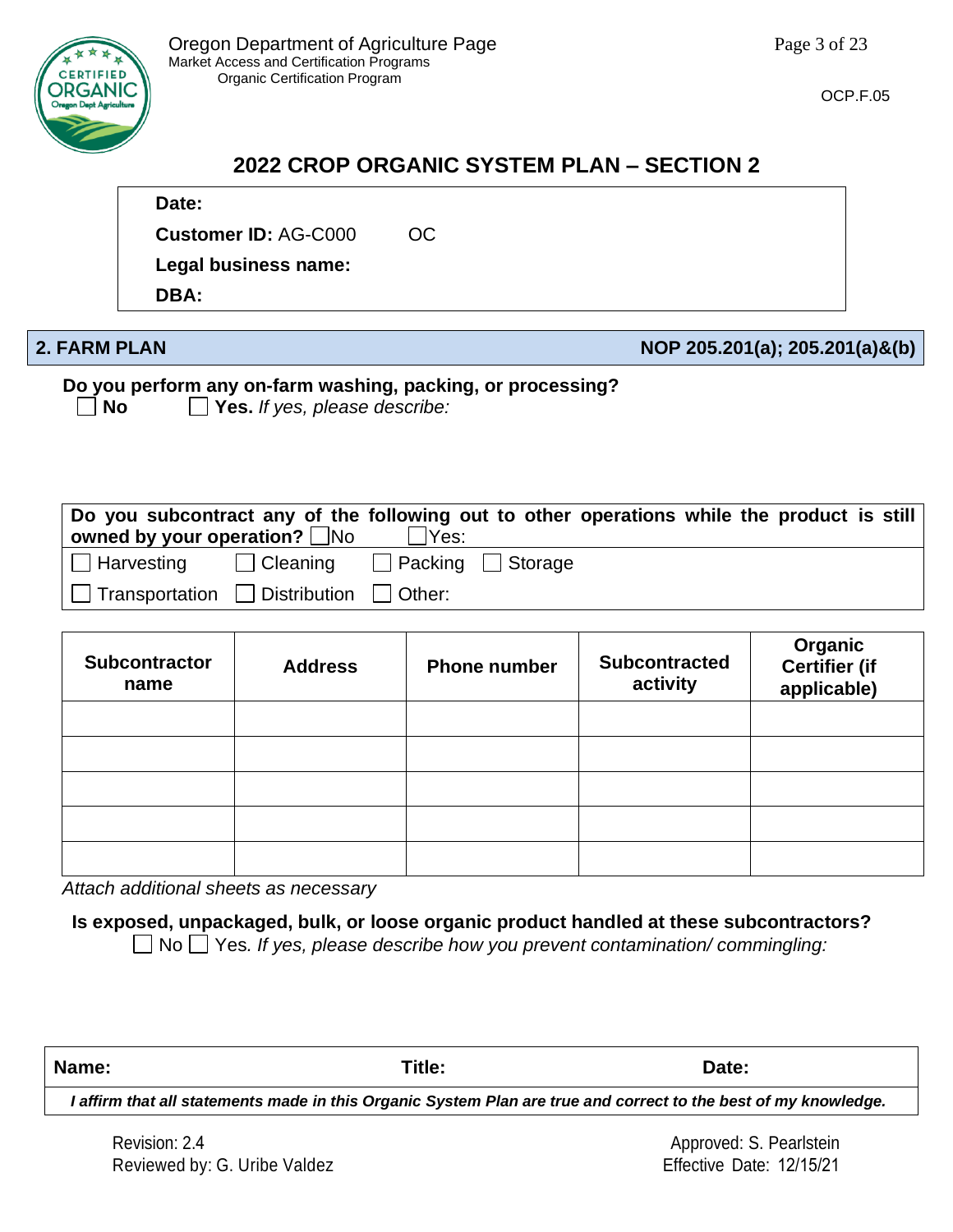

# **2022 CROP ORGANIC SYSTEM PLAN – SECTION 3**

### **Date:**

**Customer ID:** AG-C000 OC

**Legal business name:** 

**DBA:** 

## **3. SEEDS, SEEDLINGS, AND TRANSPLANTS NOP 205.204**

| Planting material type, brand &<br>variety | Is seed organic,<br>untreated, or treated? | Type/ brand of<br>treatment | Are attempts to<br>obtain organic<br>seed documented? |
|--------------------------------------------|--------------------------------------------|-----------------------------|-------------------------------------------------------|
|                                            |                                            |                             | ∃No<br>$\exists$ Yes                                  |
|                                            |                                            |                             | $\exists$ No<br>$\sqcup$ Yes                          |
|                                            |                                            |                             | $\blacksquare$ No<br>$7$ Yes                          |
|                                            |                                            |                             | $\Box$ No<br>$\Box$ Yes                               |
|                                            |                                            |                             | $\blacksquare$ No<br>$7$ Yes                          |
|                                            |                                            |                             | $\Box$ No<br> Yes                                     |
|                                            |                                            |                             | ้ No<br><b>IYes</b>                                   |

*Attach additional sheets if necessary.*

#### **How do you source organic planting materials?**

**How do you monitor the organic status of your suppliers?**

*Frequency*:

Revision: 2.4 Reviewed by: G. Uribe Valdez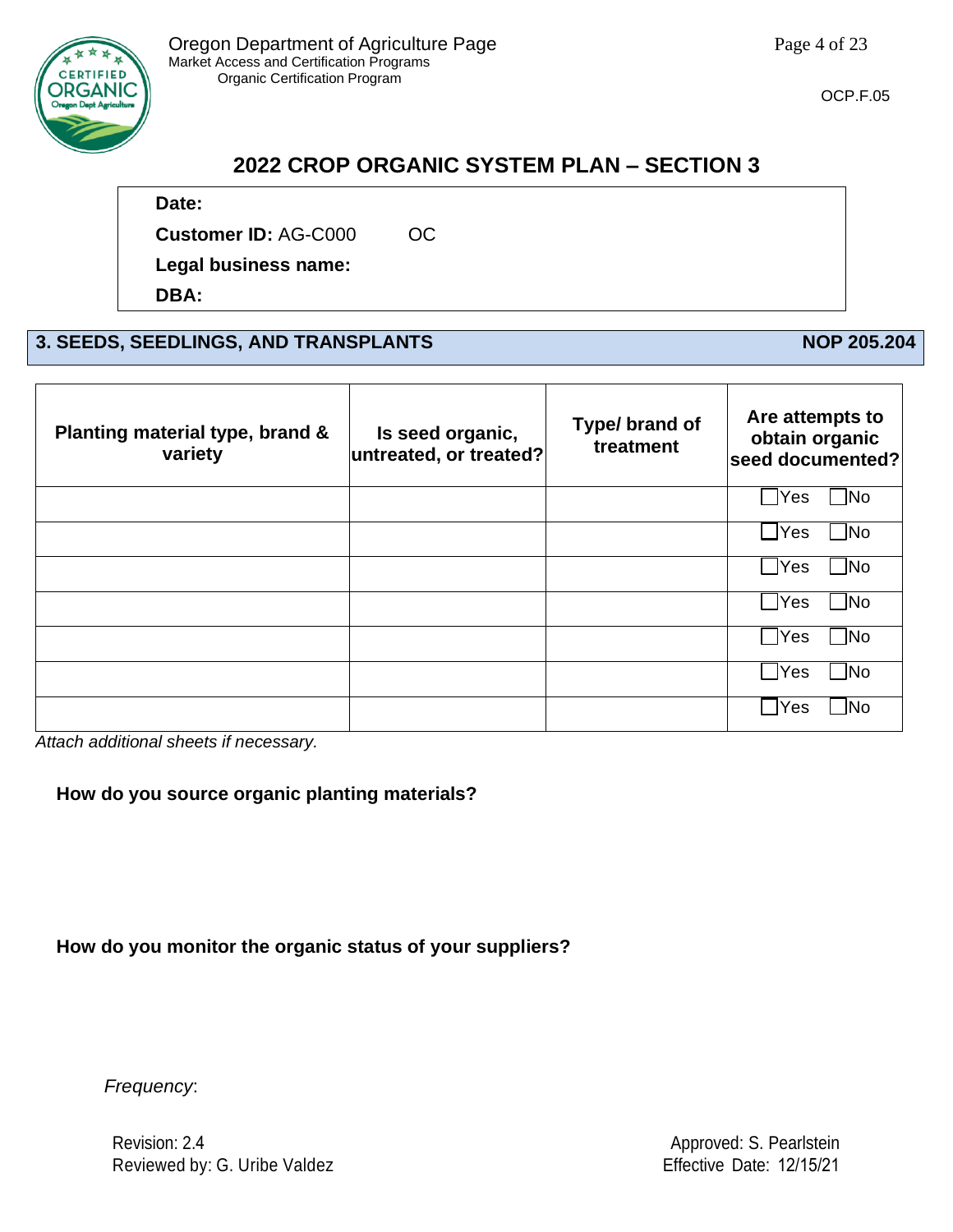

### **How do you monitor the organic status of incoming organic planting materials?**

*Frequency:*

#### **How do you prevent the use of ingredients produced using excluded methods (genetic engineering, sewage sludge, and ionizing radiation)?**

|                    | $\Box$ Certified organic ingredients only |       |       | GE Testing |                        | Letters from Manufacturers |
|--------------------|-------------------------------------------|-------|-------|------------|------------------------|----------------------------|
| $\Box$ Other:      |                                           |       |       |            |                        |                            |
|                    | How are organic products received?        |       |       |            |                        |                            |
| Ⅱ  Bins            | Totes                                     | Boxes | Pails |            | $\Box$ Retail Packages | Drums                      |
| $\parallel$   Bulk | Other:                                    |       |       |            |                        |                            |

**Please describe how incoming organic products are protected from contamination and commingling with non-organic products** *(applicable only to parallel production and bulk plant materials):* 

#### **Do you use annual or bi-annual seedlings?**

| $\Box$ No | $\Box$ Yes. If yes, are these produced on farm? $\Box$ No $\Box$ Yes |  |
|-----------|----------------------------------------------------------------------|--|
|           |                                                                      |  |

| Name:                                                                                                           | Title: | Date: |  |
|-----------------------------------------------------------------------------------------------------------------|--------|-------|--|
| I affirm that all statements made in this Organic System Plan are true and correct to the best of my knowledge. |        |       |  |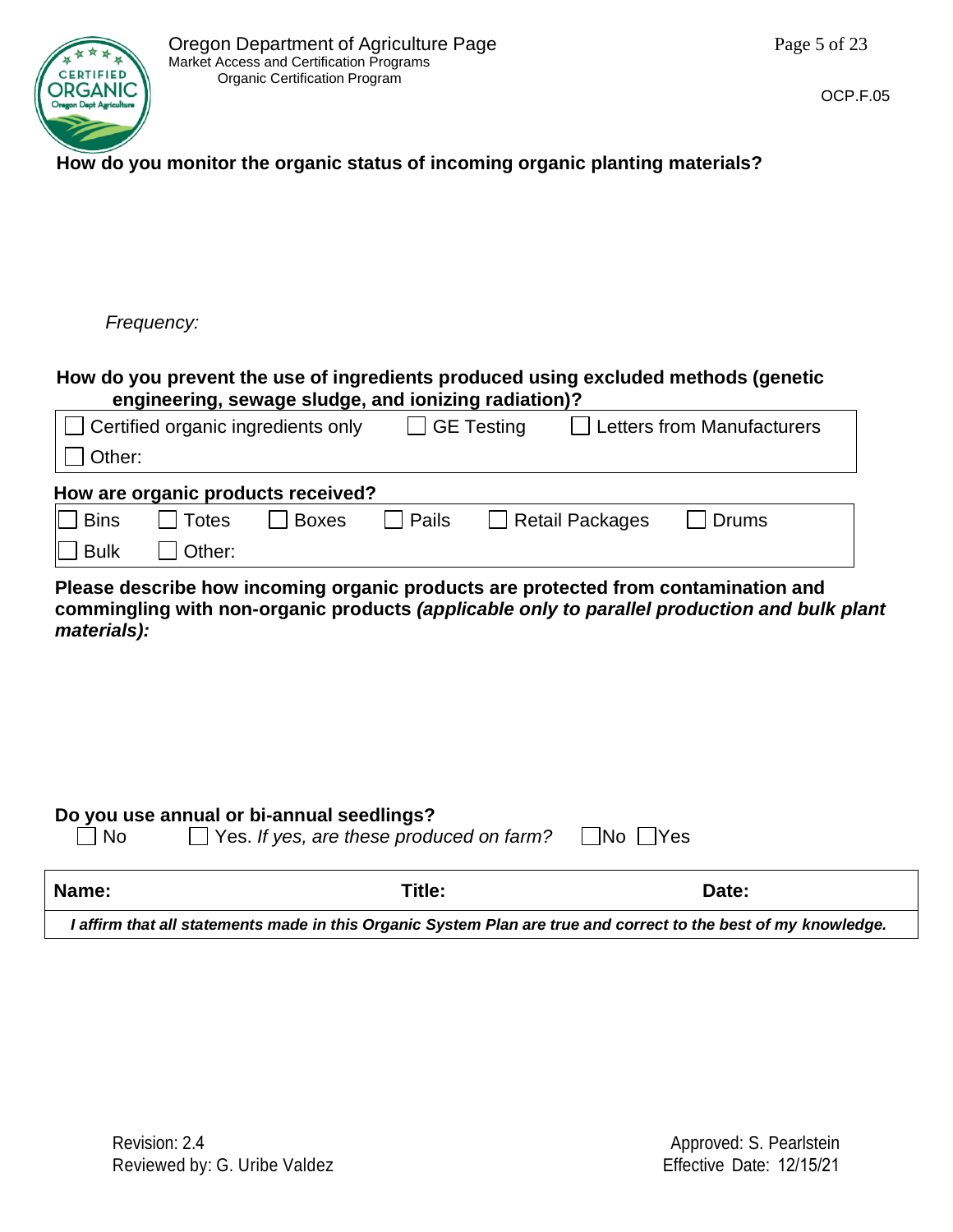

# **2022 CROP ORGANIC SYSTEM PLAN – SECTION 4**

# **Date:**

**Customer ID:** AG-C000 OC

**Legal business name:** 

**DBA:** 

## **4. SOIL FERTILITY AND CROP NUTRIENT MANAGEMENT: NOP 205.203; 205.205**

**What are your soil types?**

### **How do you monitor the effectiveness of your fertility management plan?**

| $\Box$ Soil testing              | $\Box$ Microbiological testing $\Box$ Tissue testing | $\Box$ Crop quality testing         |
|----------------------------------|------------------------------------------------------|-------------------------------------|
| Recorded observation of soil     |                                                      | Recorded observation of crop health |
| $\Box$ Comparison of crop yields | Other:                                               |                                     |
| Frequency:                       |                                                      |                                     |

## **What are your soil/nutrient deficiencies (if any)?**

| What are the major components of your soil and crop fertility plan? |                                   |                           |                                          |  |
|---------------------------------------------------------------------|-----------------------------------|---------------------------|------------------------------------------|--|
| $\Box$ Crop rotation                                                | Green manure/ plow<br>down        | Cover crops               | Subsoiling                               |  |
| Complete year<br>fallow                                             | Incorporation of crop<br>residues | Manure                    | Compost                                  |  |
| Soil amendments                                                     | Side dressing                     | <b>Foliar fertilizers</b> | Alternate shallow and<br>deep root crops |  |
| Alternate heave/<br>light feeding                                   | Other:                            |                           |                                          |  |
| Do you burn crop residues?<br><b>No</b><br>Yes                      |                                   |                           |                                          |  |

*If yes, please describe materials used and reason for burning:*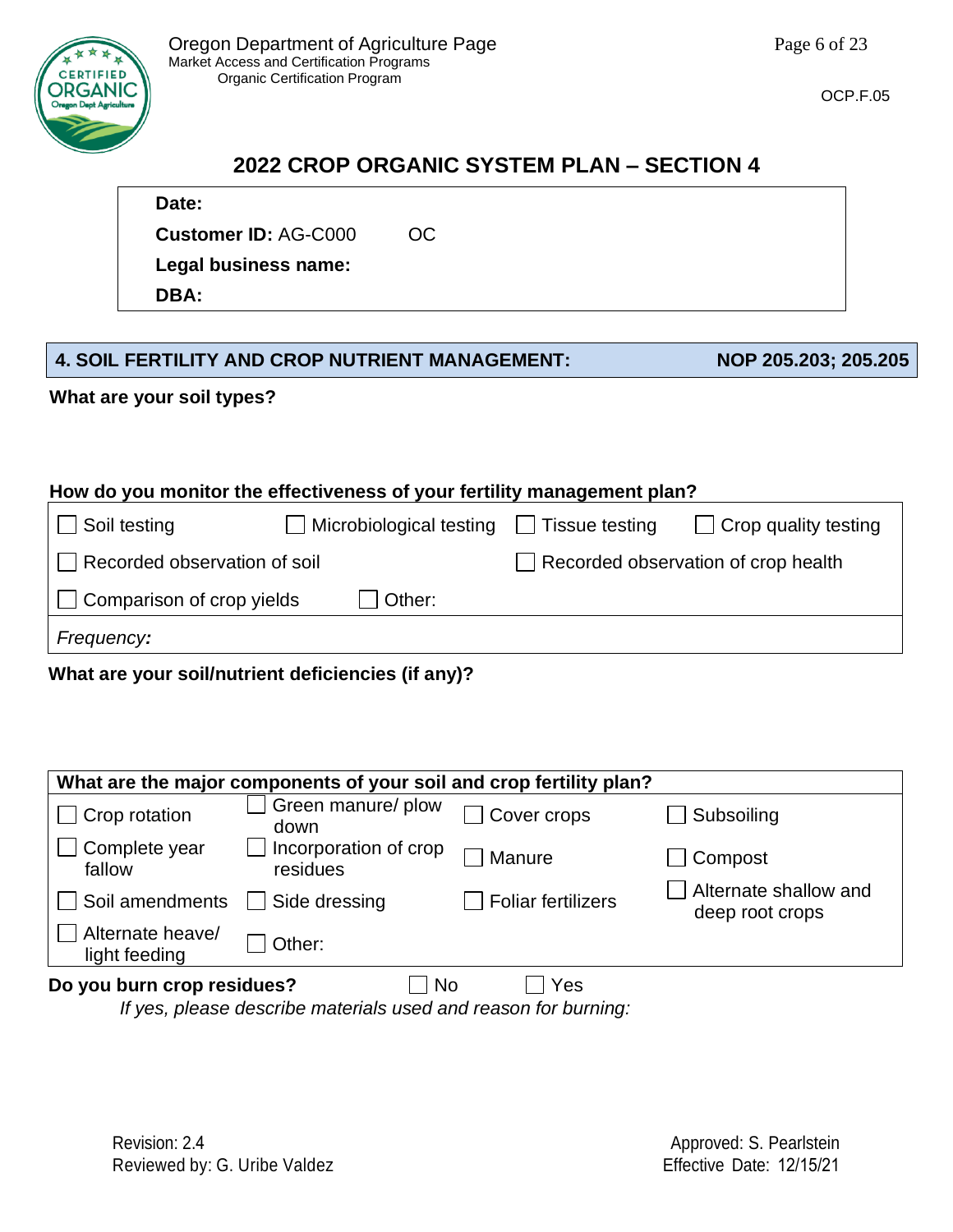| Title:<br>Name:                                                                              | Date:                                                   |
|----------------------------------------------------------------------------------------------|---------------------------------------------------------|
|                                                                                              |                                                         |
| Crops for human consumption whose edible portion does not have direct contact with the soil. |                                                         |
| Crops for human consumption whose edible portion has direct contact with the soil.           |                                                         |
| Crops not for human consumption.                                                             |                                                         |
| What types of crops do you grow? Check all that apply                                        |                                                         |
|                                                                                              |                                                         |
| Other:<br>Fully composted<br>Partially composted                                             |                                                         |
| Piled<br>Liquid<br>Semi-solid                                                                |                                                         |
| <b>No</b><br>Yes:<br>Do you use manure?                                                      |                                                         |
|                                                                                              |                                                         |
| Other:                                                                                       |                                                         |
| Plant-based<br>Vermicast (worm castings)                                                     | Woodchips/sawdust                                       |
| Animal bedding<br>Newspaper/paper                                                            | Animal Based (manure, urine,<br>feces, other excrement) |
| What is the compost feedstock?                                                               | N/A, no compost used                                    |
| If yes, please list source:                                                                  |                                                         |
| Do you use compost? No Yes                                                                   |                                                         |
|                                                                                              |                                                         |
| If yes, please list fields where applied:                                                    |                                                         |
| Do you apply sewage sludge to fields?<br>$\sqcap$ No                                         | Yes                                                     |
| <b>Oregon Dept Agricultur</b>                                                                |                                                         |
| <b>RTIFIED</b><br><b>Organic Certification Program</b><br>DRGANIC                            | OCP.F.05                                                |
| Market Access and Certification Programs                                                     |                                                         |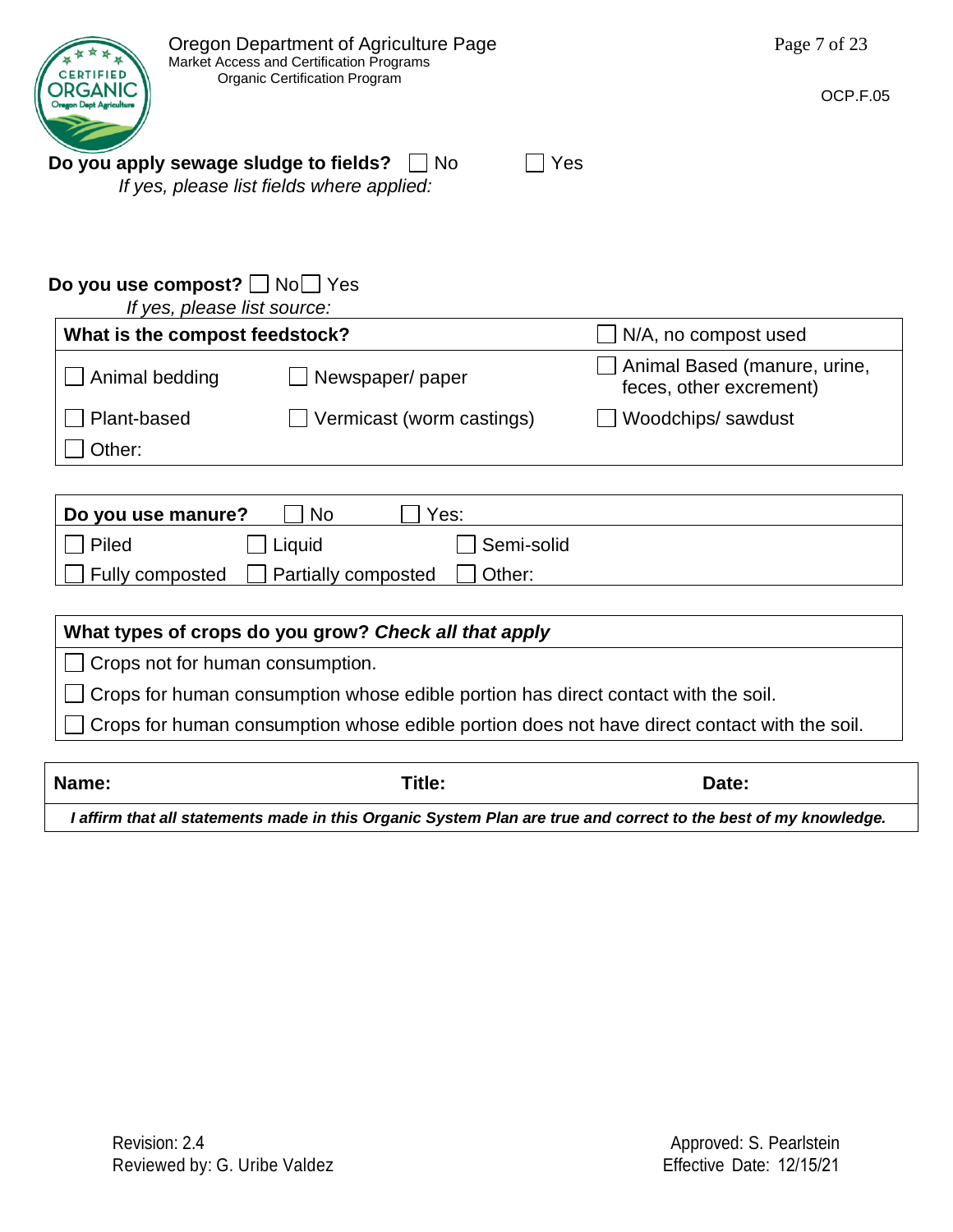

# **2022 CROP ORGANIC SYSTEM PLAN – SECTION 5**

**Date:** 

**Customer ID:** AG-C000 OC

**Legal business name:** 

**DBA:** 

#### **5. NATURAL RESOURCES, BIODIVERSITY, CONSERVATION, AND WATER NOP 205.200; 205.203(a)**

**What soil conservation practices do you use?** *(e.g.: low till/no till, cover crop, composting, contour farming, conservation buffers, riparian buffers, wetland, windbreak, interplanting, under-sowing, retention ponds, long term sod, avoid working saturated soils, avoid steep, avoid highly erodible land, etc.)*

**What soil erosion problems do you experience and why?**

**Please describe your efforts to minimize soil erosion:**

**How do you monitor the effectiveness of your soil conservation program?**

*Frequency:*

| Please indicate all water uses at the operation: |            |                         |  |  |  |
|--------------------------------------------------|------------|-------------------------|--|--|--|
| None                                             | Livestock  | $\Box$ Foliar Sprays    |  |  |  |
| Crops washing                                    | Irrigation | <sup>1</sup> Greenhouse |  |  |  |
| Other:                                           |            |                         |  |  |  |

Revision: 2.4 Reviewed by: G. Uribe Valdez

Approved: S. Pearlstein Effective Date: 12/15/21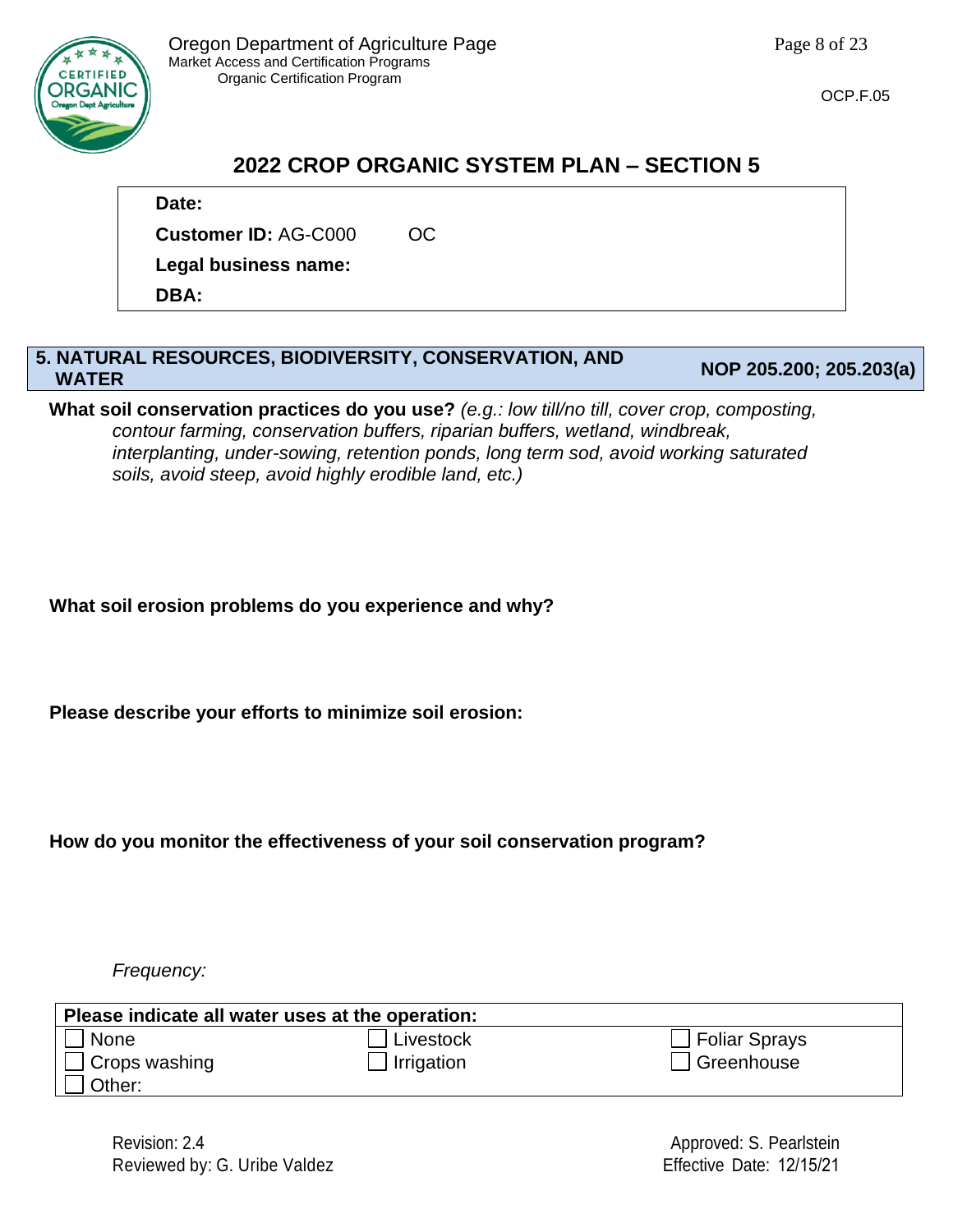| Oregon Department of Agriculture Page<br>Market Access and Certification Programs          | Page 9 of 23        |                  |
|--------------------------------------------------------------------------------------------|---------------------|------------------|
| <b>CERTIFIED</b><br><b>Organic Certification Program</b><br><b>Oregon Dept Agriculture</b> | OCP.F.05            |                  |
| <b>Water sources: (select all that</b>                                                     |                     |                  |
| apply)                                                                                     |                     |                  |
| None                                                                                       | On-site wells       | Municipal/county |
| River/ creek/ pond                                                                         | Irrigation district | Spring           |
| Other:                                                                                     |                     |                  |
|                                                                                            |                     |                  |
| Type of irrigation system:                                                                 |                     |                  |
| None                                                                                       | Drip                | Flood            |
| Center pivot                                                                               | Wheel line          | Hand line        |
| Other:                                                                                     |                     |                  |

#### **Is this system shared with another operator?**  $\Box$  No  $\Box$  Yes

*If yes, does the other grower inject fertilizers, pesticides, algaecides, sanitizers, or any other substance in the irrigation system?*

**What practices do you use to maintain or improve water conservation?** 

*(e.g.: Scheduled use, laser leveling, land forming, drip irrigation, micro-spray, plant regionally appropriate crops, plant drought tolerant natives, encourage infiltration in fields/pastures, etc.)*

**What practices do you use to share water resources with wildlife and or aquatic ecosystems?** *(e.g.: Provide clean water sources for drinking/bathing/nesting, use fish screens with pumps, manage water for priority species, retain/restore vegetated riparian buffers/wetlands, etc.)*

**What practices are used to minimize water pollution?** *(e.g.: fencing livestock, stream crossing, increase organic matter for better infiltration, sediment basin, compost/fertilizer stored away from water, calculate nutrient budgets, prevent nutrient leaching from over-irrigation, established grassed waterways/ terraces/ riparian buffers, etc.)*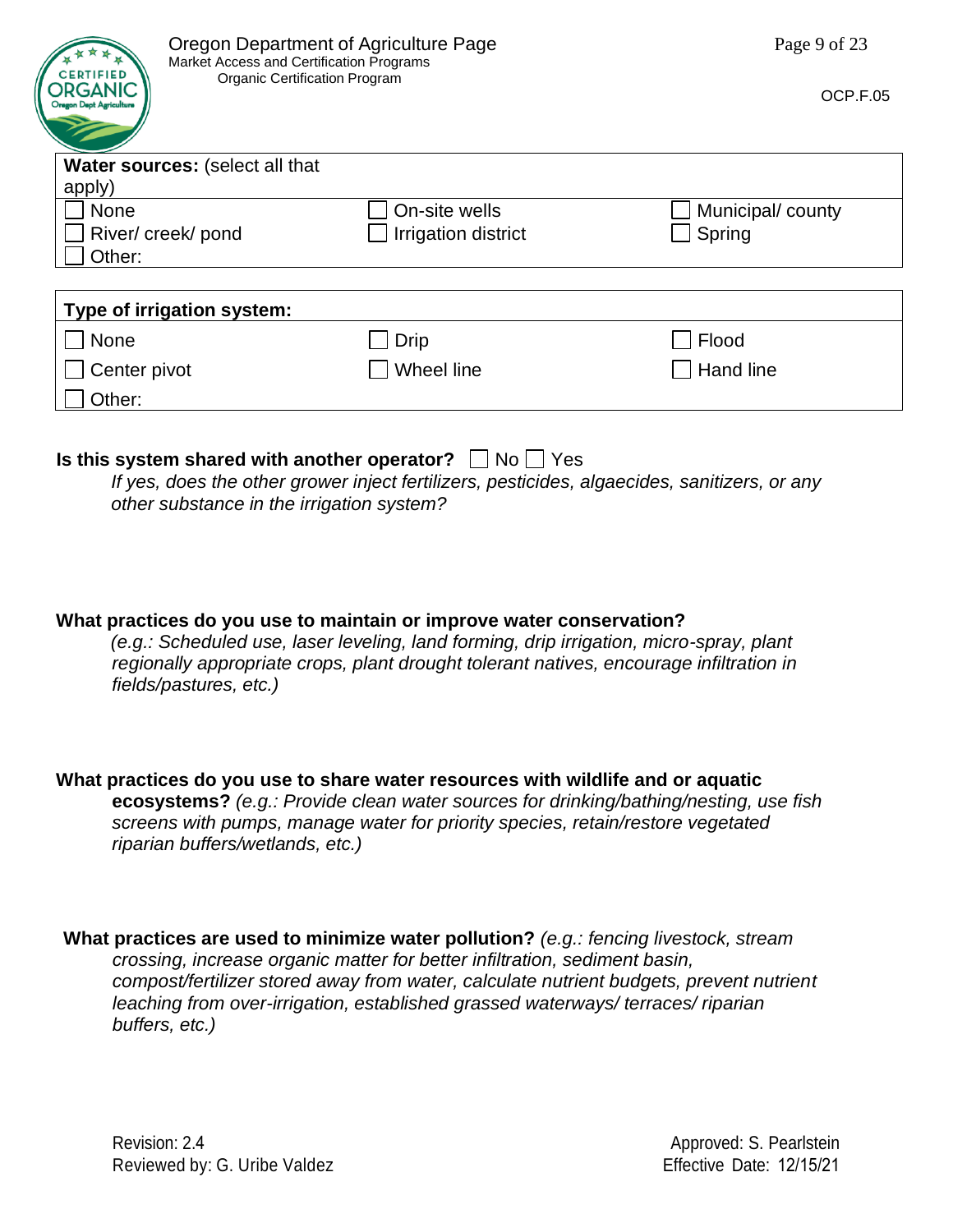

### **How do you monitor the effectiveness of your water conservation and water quality program?**

*Frequency:*

**List wildlife and dominant native plants present on your farm (note priority species):**

**What actions do you take to provide habitat for pollinators, insect predators, birds, bats, and other wildlife?** (*e.g.: Bird/bat boxes and perches, hedgerows, blooming mixed crops, trees, shrubs, timing of field activities, brush piles, wildlife friendly fences, etc.)*

**How are you restoring and/or protecting natural areas?** *(e.g.: Woodlands, grasslands, riparian habitats, replace weedy areas with native species, establish conservation areas, etc.)*

**What actions do you take to control invasive plant/animal species, especially those that threaten natural areas?** *(e.g.: Learn about invasive species, weed/pest free seed usage, planting competing beneficials, biological control, etc.)*

**How do you monitor farm biodiversity?**

*Frequency:*

**Name: Title: Date:**

*I affirm that all statements made in this Organic System Plan are true and correct to the best of my knowledge.*

Revision: 2.4 Reviewed by: G. Uribe Valdez

Approved: S. Pearlstein Effective Date: 12/15/21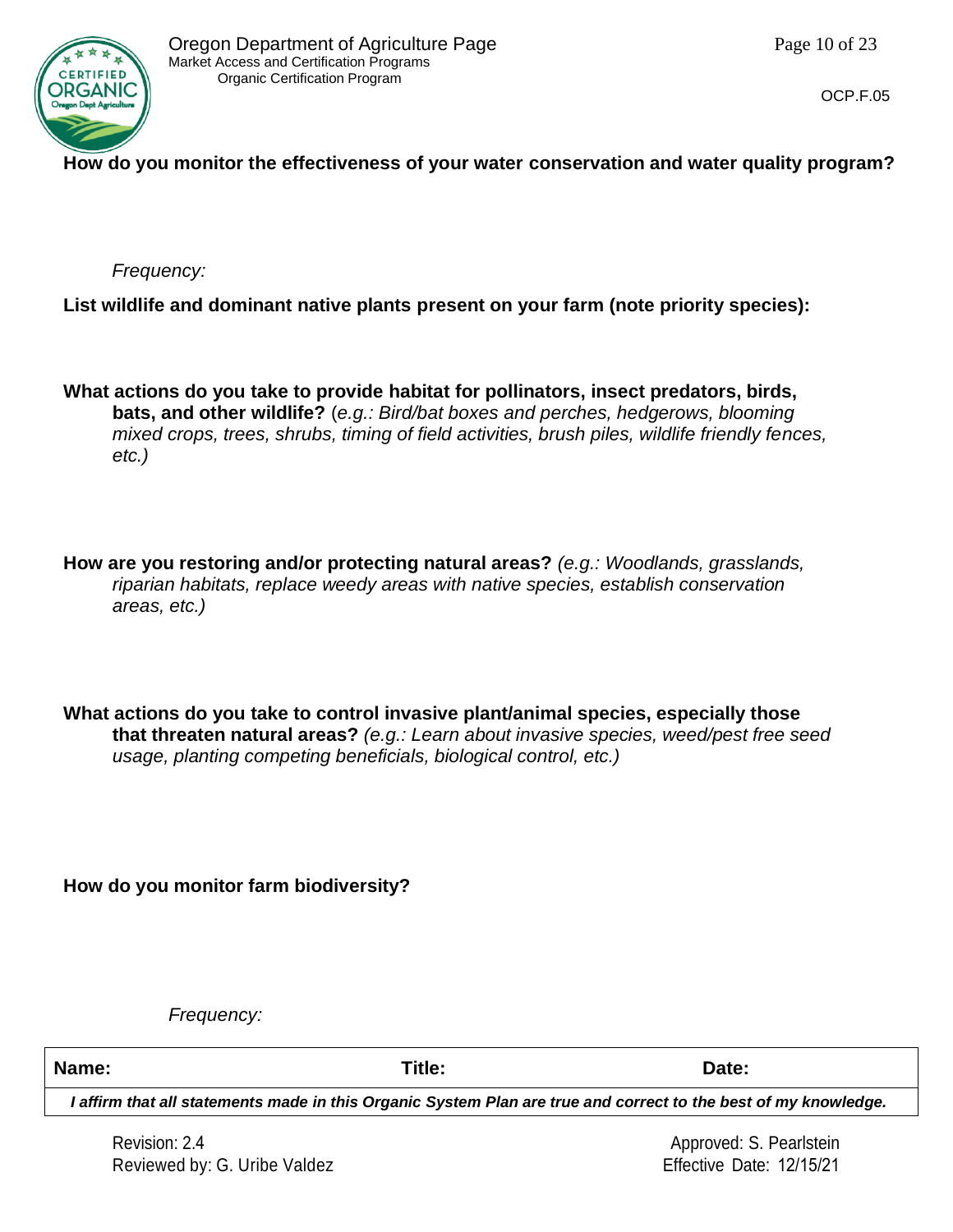

## **2022 CROP ORGANIC SYSTEM PLAN – SECTION 6**

**Date:** 

**Customer ID:** AG-C000 OC

**Legal business name:** 

**DBA:** 

## **6. WEEDS, DISEASE, AND PEST MANAGEMENT NOP 205.205; 205.206**

**What are your weed problems, if any?**

**What weed control methods do you use?** *(e.g.: Flame weeding, hand weeding, hand tools, herbicides, mulch, etc.)*

**Do you use synthetic mulches or weed mats?**  $\Box$  No  $\Box$  Yes

*If yes, please attach documentation stating the composition of the material or verification for allowed use in organic farming.*

**How do you monitor the effectiveness of your weed management program?** *(e.g.: Weed counting, comparison of crop yields, observation of weed types, etc.)*

*Frequency:*

**What are your crop diseases, if any?**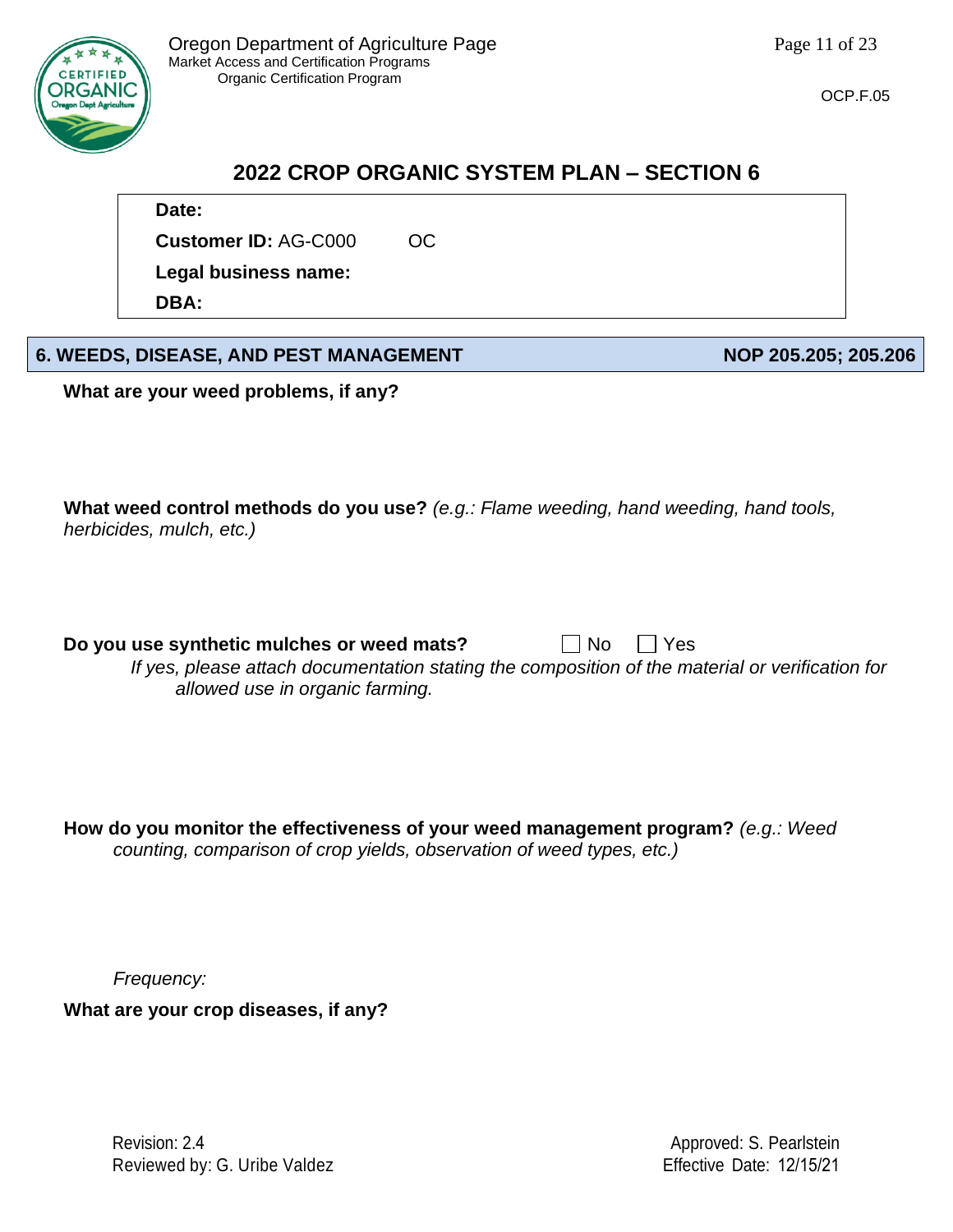

**How do you monitor the effectiveness of your disease management program?** *(e.g.: Soil testing, observation of soil, microbiological testing, tissue testing, etc.)*

*Frequency:*

**What disease prevention strategies do you use**? *(e.g.: Crop rotation, field sanitation, plant spacing, soil balancing, timing of planting, etc.*)

**What are your pest problems if any***?*

| Do you work with a pest control advisor?             | $\Box$ No $\Box$ Yes |
|------------------------------------------------------|----------------------|
| If yes, please provide name and contact information: |                      |

| How do you conduct pest monitoring? (e.g.: Crop rotation, field sanitation, physical counting, crop |  |  |
|-----------------------------------------------------------------------------------------------------|--|--|
| observation, etc.)                                                                                  |  |  |

*Frequency*:

**What strategies do you use to control pest damage to crops?** *(e.g.: Crop rotation, bird houses, insect repellents, physical barriers, frog ponds, etc.)*

**Application of pest control materials first requires implementing physical means of pest prevention and elimination. If pest control materials are utilized, please explain how preventative measures and physical controls are insufficient:**

**Name: Title: Date:**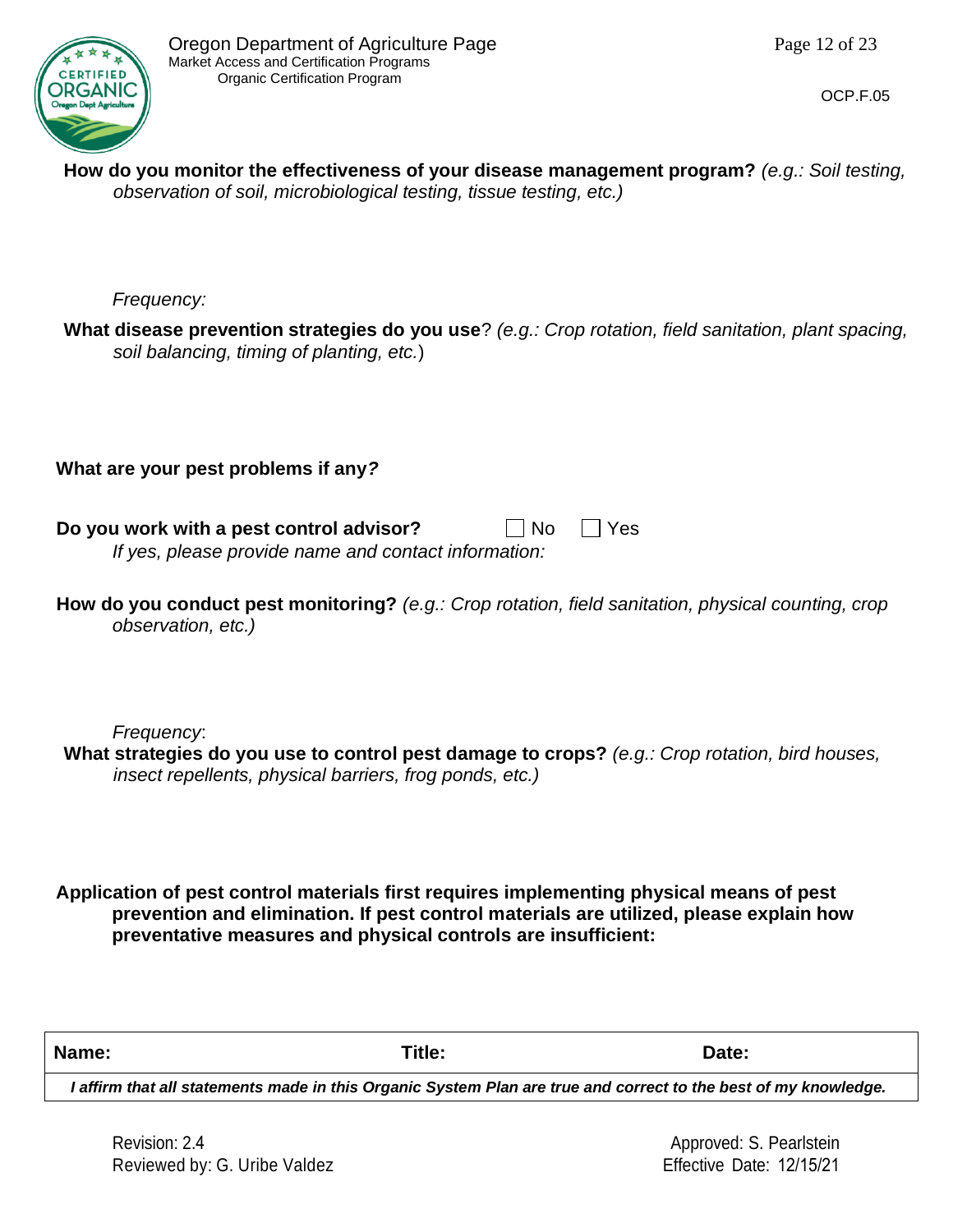

# **2022 CROP ORGANIC SYSTEM PLAN – SECTION 7**

#### **Date:**

**Customer ID:** AG-C000 OC

**Legal business name:** 

**DBA:** 

## **7. MAINTENANCE OF ORGANIC INTEGRITY NOP 205.201(a)(5); 205.202(c)**

### **Adjoining Land Use**

**Please list specific buffer areas you maintain in the table below.** *All buffer zones listed here should be designated along with the field maps.*

| <b>Field ID</b> | Type of buffer: (roadway,<br>2 ft of crop, etc.) | Width of<br>buffer | <b>Adjoining land use</b> | Is the buffer<br>harvested? |
|-----------------|--------------------------------------------------|--------------------|---------------------------|-----------------------------|
|                 |                                                  |                    |                           | 1Nol<br><b>Yes</b>          |
|                 |                                                  |                    |                           | Nol<br><u>J</u> Yes         |
|                 |                                                  |                    |                           | Mol<br>$\exists$ Yes        |
|                 |                                                  |                    |                           | Nol<br>TYes:                |
|                 |                                                  |                    |                           | Nol<br>lYes                 |
|                 |                                                  |                    |                           | Nol<br><b>Yes</b>           |

*Attach additional sheets as necessary*

**What procedures do you have in place to ensure that buffer zone crops that may be harvested do not contaminate or commingle with crops intended for organic sale, including equipment usage in buffer zones?**

**Other than buffer zones listed above, what additional safeguards do you employ to prevent accidental contamination of organic crops?** *(e.g.: Written notification to neighbors, written notification to highway departments, no spray zone signs, contact with aerial spray companies.)*

**Do any fields or portions of fields flood frequently?** *(more than once every 10 years*)

No Yes

Revision: 2.4 Reviewed by: G. Uribe Valdez

Approved: S. Pearlstein Effective Date: 12/15/21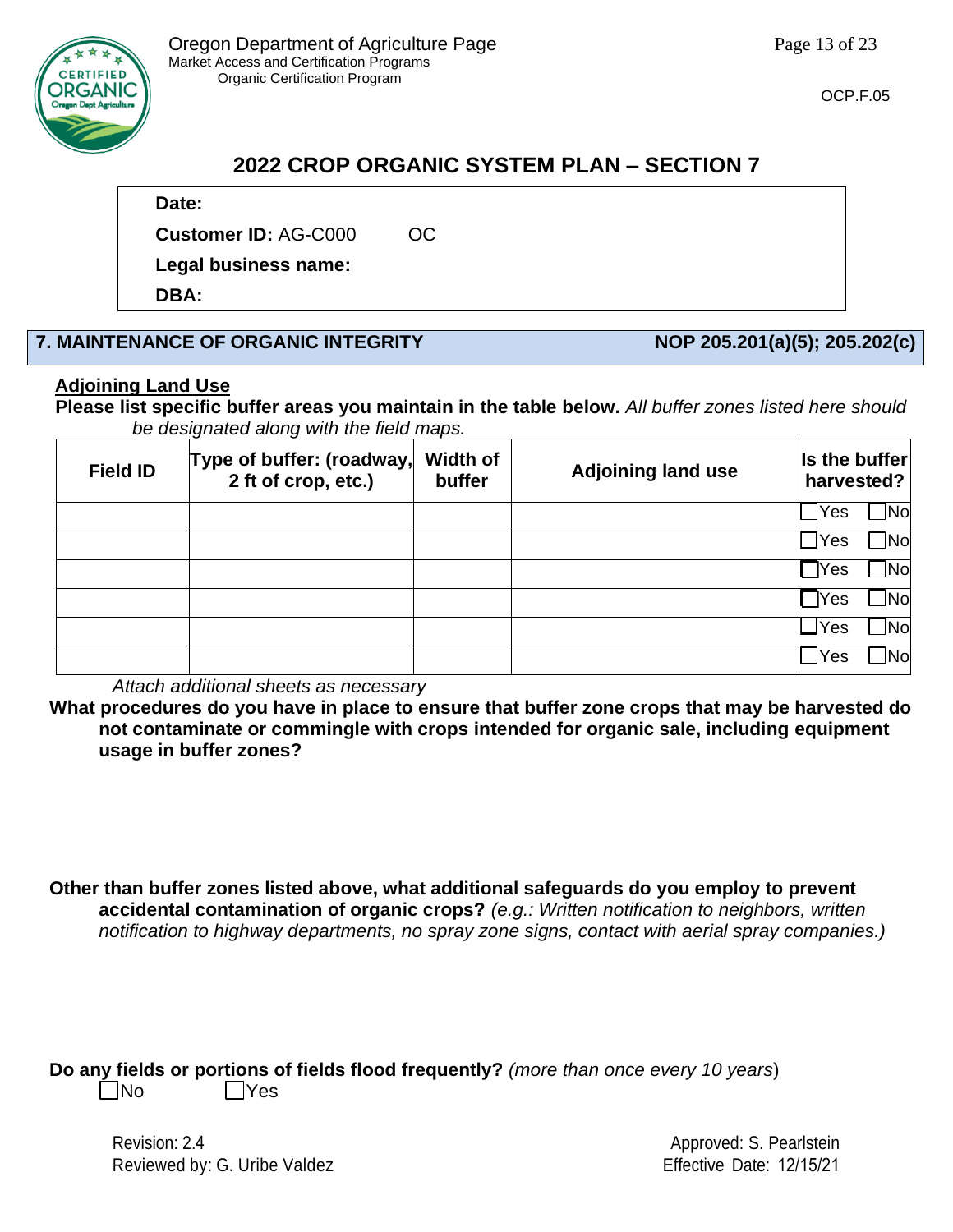

**How do you monitor for crop contamination?** *(e.g.: Visual observation, residue analysis, GMO testing, photographs, etc.)*

*Frequency:*

#### **Parallel and Split Production**

**Do you grow the same crops organically and conventionally** *(Including transitional acreage)***?**

No Yes*. If yes, please list specific crops below:*

| Specific<br>crop/ variety | $\sim$ $\blacksquare$<br><b>Field ID</b> | <b>Transitional or</b><br>conventional? | GMO? | <b>Total</b><br><b>Acres</b> | <b>Planned use of</b><br>crops |
|---------------------------|------------------------------------------|-----------------------------------------|------|------------------------------|--------------------------------|
|                           |                                          |                                         |      |                              |                                |
|                           |                                          |                                         |      |                              |                                |
|                           |                                          |                                         |      |                              |                                |
|                           |                                          |                                         |      |                              |                                |
|                           |                                          |                                         |      |                              |                                |
|                           |                                          |                                         |      |                              |                                |

**How do you prevent contamination of organic crops with prohibited substances used on conventional fields?**

**How are materials used on organic crops segregated from materials used on conventional crops?**

**Describe how organic and conventional crops are segregated (including harvest and storage):**

**Describe how records differentiate sales of organic vs. conventional products:**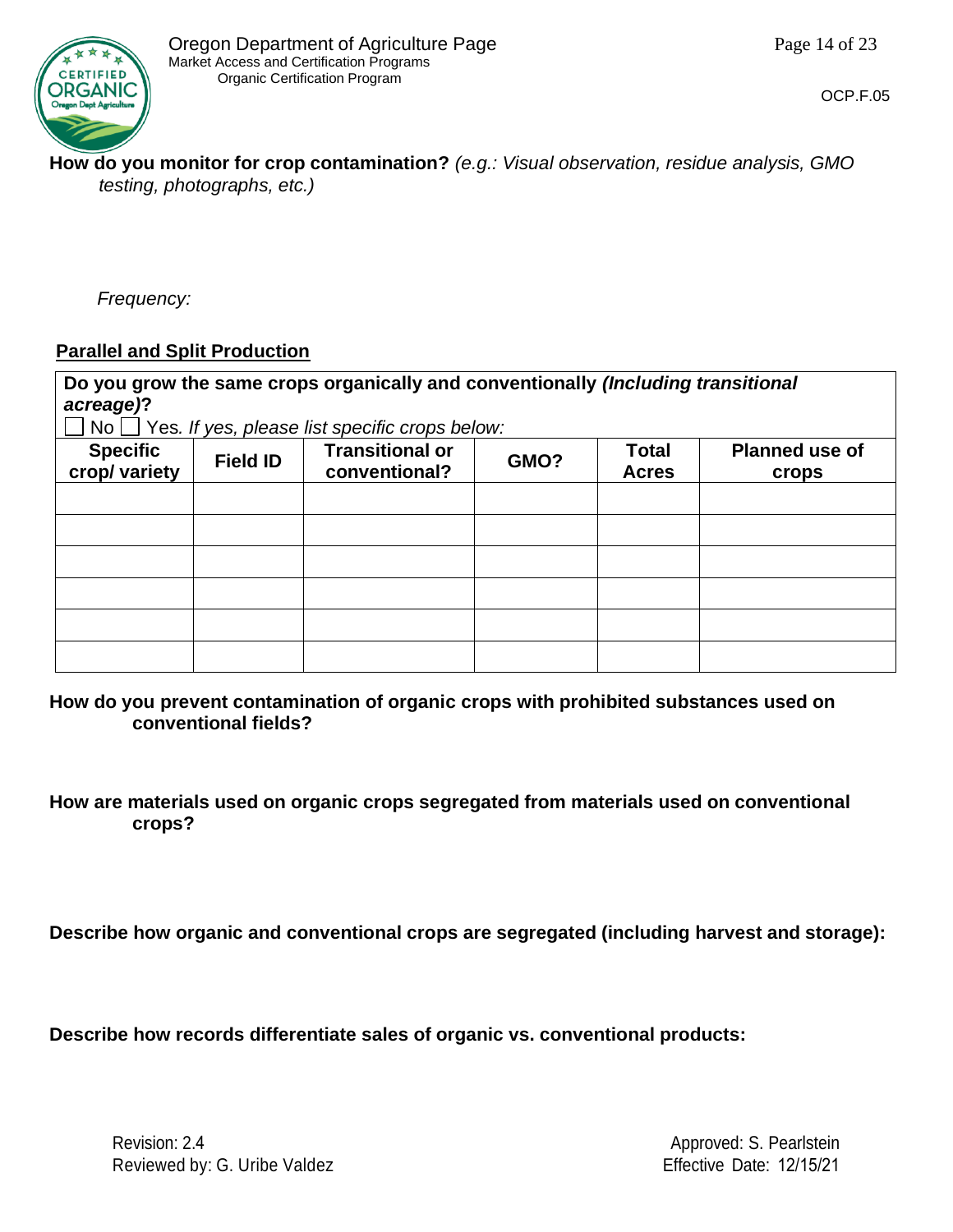

#### **Equipment**

*List equipment used for tilling, cultivation, planting, spraying, and harvest:*

| <b>Equipment name</b> | Used for both<br>organic and non-<br>organic<br>production? | Is it cleaned/<br>purged prior to<br>organic<br>production? | Is cleaning/purge<br>documented? |
|-----------------------|-------------------------------------------------------------|-------------------------------------------------------------|----------------------------------|
|                       |                                                             | <b>No</b>                                                   | Yes                              |
|                       | No                                                          | <b>Yes</b>                                                  | $\overline{\mathsf{No}}$         |
|                       | √ Yes                                                       | <b>No</b>                                                   | $\neg$ No                        |
|                       | <b>No</b>                                                   | <b>Yes</b>                                                  | │ Yes                            |
|                       | .  ⊣Yes                                                     | - INo                                                       | <b>No</b>                        |
|                       | <b>No</b>                                                   | <b>Yes</b>                                                  |                                  |
|                       | $\exists$ Yes                                               | No                                                          | $\neg$ No                        |
|                       | ้ No                                                        | <b>PYes</b>                                                 | Yes                              |
|                       | .  ⊣Yes                                                     | $\Box$ No                                                   | ้∣No                             |
|                       | 1No                                                         | <b>PYes</b>                                                 | .  ⊣Yes                          |
|                       | $\sqcap$ Yes                                                | $\blacksquare$ No                                           | $\Box$ No                        |
|                       | <b>No</b>                                                   | Yes                                                         | Yes                              |
| .                     |                                                             | Yes                                                         | <b>No</b>                        |
|                       | No                                                          | $\sqrt{\frac{1}{1}}$                                        | .  ∃Yes                          |

*Attach additional sheets as necessary*

#### **Is your equipment maintained so that fuel, oil, and hydraulic fluid do not leak?**  $\Box$  No  $\Box$  Yes

| What cleaning methods are used? |                      |                |            |  |  |
|---------------------------------|----------------------|----------------|------------|--|--|
| $\Box$ Purging                  | Sweeping             | Compressed Air | Scraping   |  |  |
| $\vert$ $\vert$ CIP             | $\Box$ Vacuuming     | Steam cleaning | Sanitizing |  |  |
| <b>Manual Cleaning</b>          | No cleaning/ purging | Other:         |            |  |  |

## **Is the use of cleansers followed by a potable rinse or other intervening step?**

 $\neg$  No  $\neg$  Yes

**Please describe your contamination risk strategy for equipment that may previously have been contaminated by prior use or is not applicable to washout procedures:**

| Name: | Title:                                                                                                          | Date: |
|-------|-----------------------------------------------------------------------------------------------------------------|-------|
|       | I affirm that all statements made in this Organic System Plan are true and correct to the best of my knowledge. |       |
|       |                                                                                                                 |       |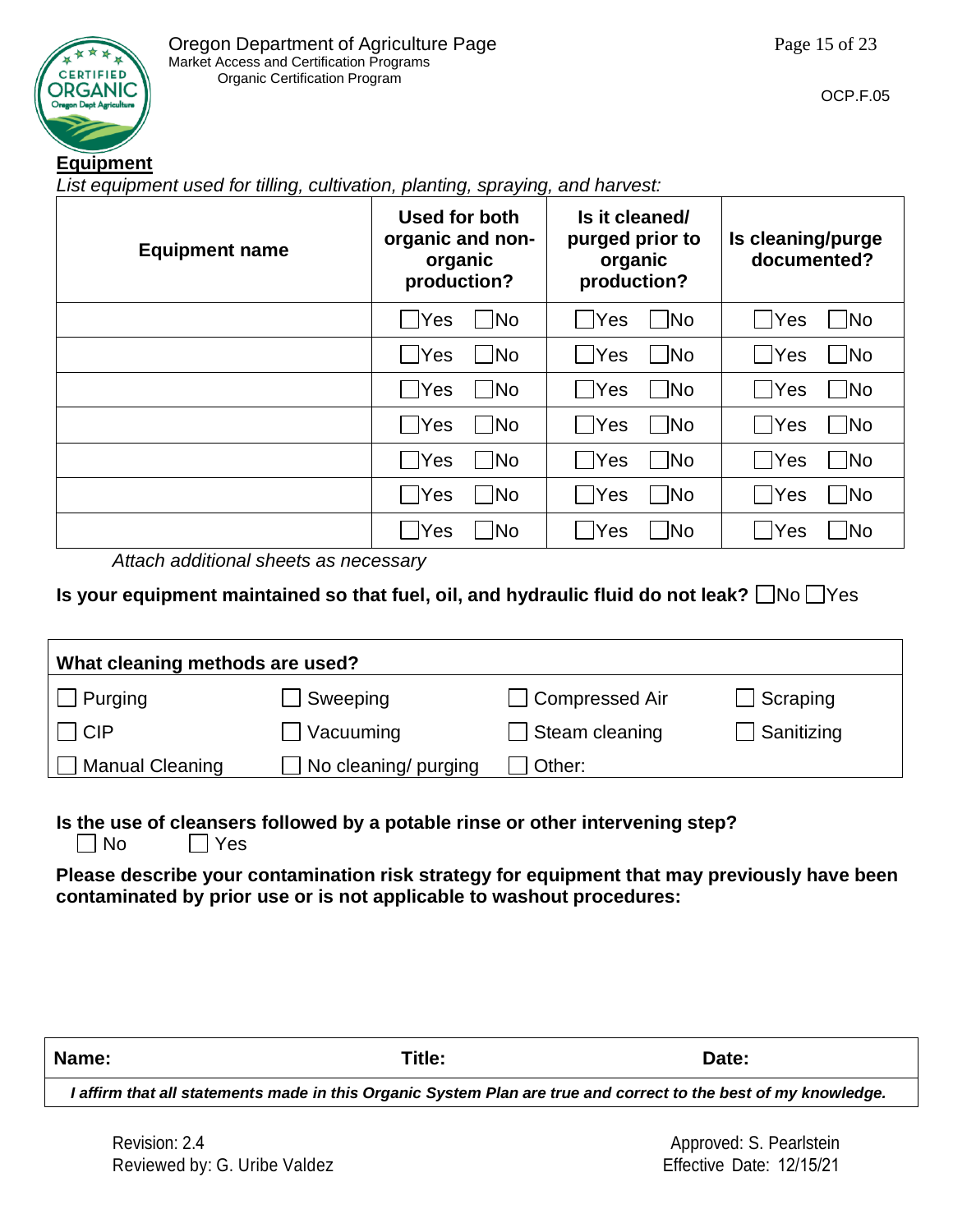

OCP.F.05

## **2022 CROP ORGANIC SYSTEM PLAN – SECTION 8**

|                   | Date:                                                                                                                                                                                  |           |        |             |                |
|-------------------|----------------------------------------------------------------------------------------------------------------------------------------------------------------------------------------|-----------|--------|-------------|----------------|
|                   | <b>Customer ID: AG-C000</b>                                                                                                                                                            | <b>OC</b> |        |             |                |
|                   | Legal business name:                                                                                                                                                                   |           |        |             |                |
|                   | DBA:                                                                                                                                                                                   |           |        |             |                |
|                   |                                                                                                                                                                                        |           |        |             |                |
| <b>8. HARVEST</b> |                                                                                                                                                                                        |           |        |             | NOP 205.201(a) |
|                   | How are crops harvested? (e.g.: mechanical, by hand, etc.)                                                                                                                             |           |        |             |                |
|                   |                                                                                                                                                                                        |           |        |             |                |
|                   |                                                                                                                                                                                        |           |        |             |                |
|                   |                                                                                                                                                                                        |           |        |             |                |
|                   |                                                                                                                                                                                        |           |        |             |                |
|                   | Are any organic crops custom or contract harvested?                                                                                                                                    |           | No     | Yes         |                |
|                   | If yes, please have cleaning affidavit or records available for review during your inspection.                                                                                         |           |        |             |                |
| harvest:          | Describe steps taken to protect organic crops from commingling and contamination during                                                                                                |           |        |             |                |
|                   |                                                                                                                                                                                        |           |        |             |                |
|                   |                                                                                                                                                                                        |           |        |             |                |
|                   |                                                                                                                                                                                        |           |        |             |                |
|                   | What containers are used for harvesting (e.g.: Gravity wagons, truck boxes, carboard boxes, bags,                                                                                      |           |        |             |                |
| totes, etc.)      |                                                                                                                                                                                        |           |        |             |                |
|                   |                                                                                                                                                                                        |           |        |             |                |
|                   |                                                                                                                                                                                        |           |        |             |                |
|                   | Are containers new at each harvest or re-used? $\Box$ New                                                                                                                              |           | Reused | <b>Both</b> |                |
|                   | If reused, what did they contain prior to use for organic crops? Please describe cleaning<br>procedures done to ensure re-used containers do not provide contamination risk to organic |           |        |             |                |
|                   | <i>integrity:</i>                                                                                                                                                                      |           |        |             |                |
|                   |                                                                                                                                                                                        |           |        |             |                |
|                   |                                                                                                                                                                                        |           |        |             |                |
|                   | Describe potential contamination or commingling problems you have with harvest of organic                                                                                              |           |        |             |                |
|                   | crops and procedures you have in place to address those risks:                                                                                                                         |           |        |             |                |
|                   |                                                                                                                                                                                        |           |        |             |                |
|                   |                                                                                                                                                                                        |           |        |             |                |
| Name:             |                                                                                                                                                                                        | Title:    |        | Date:       |                |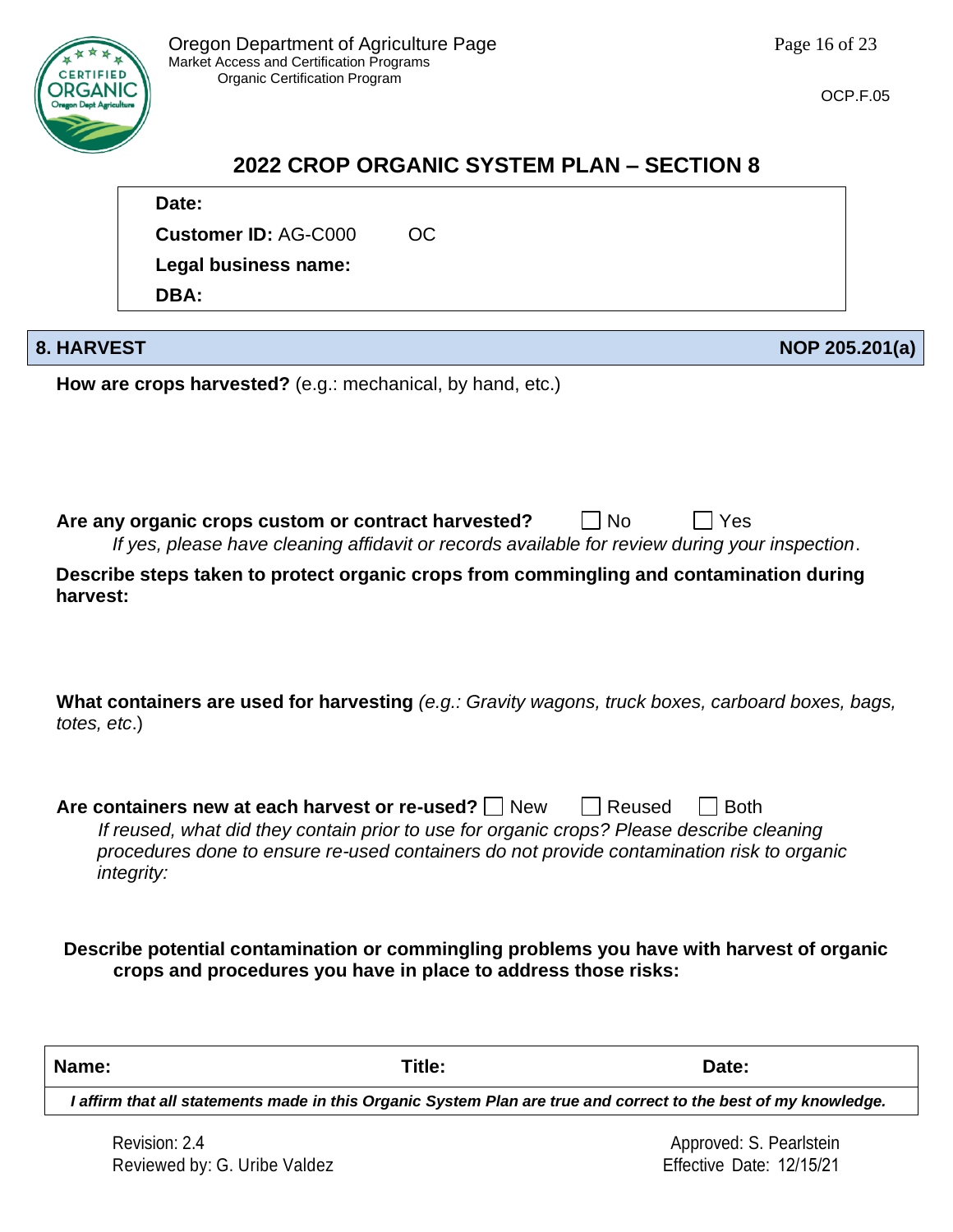**Customer ID: AG-C000 OC** 

**Legal business name:** 



# **2022 CROP ORGANIC SYSTEM PLAN – SECTION 9**

|           | DBA:                                                                                                             |                                  |                             |                                                                                         |                |  |             |
|-----------|------------------------------------------------------------------------------------------------------------------|----------------------------------|-----------------------------|-----------------------------------------------------------------------------------------|----------------|--|-------------|
|           |                                                                                                                  |                                  |                             |                                                                                         |                |  |             |
|           |                                                                                                                  | <b>9. POST HARVEST HANDLING:</b> |                             |                                                                                         | NOP 205.201(a) |  | N/A         |
|           |                                                                                                                  | added as an attachment):         |                             | Describe your post-harvest handling activities, procedures, and equipment. (SOPs can be |                |  |             |
|           |                                                                                                                  |                                  |                             | Is the processing area and equipment used for both organic and non-organic product?     |                |  |             |
| <b>No</b> |                                                                                                                  | contamination:                   |                             | Yes. If yes, please describe steps taken to preventing commingling and                  |                |  |             |
|           | No                                                                                                               | Are products being labeled?      |                             | Yes. If yes, labels must be approved by ODA prior to use.                               |                |  |             |
|           | <b>No</b>                                                                                                        |                                  | Yes. If yes, what are they? | Does packaging present any contamination problems for your organic products?            |                |  |             |
|           | Is water used?<br>Yes. If yes, please describe how you protect water quality and conserve<br><b>No</b><br>water? |                                  |                             |                                                                                         |                |  |             |
|           |                                                                                                                  |                                  |                             | What type of packaging are products packaged, stored, and shipped in?                   |                |  |             |
| Paper     |                                                                                                                  | Glass                            | Aseptic                     | Cardboard                                                                               | Metal          |  | Wood        |
| Plastic   |                                                                                                                  | Wax paper                        | Foil                        | Natural fiber                                                                           | Poly           |  | <b>Bulk</b> |
| Other:    |                                                                                                                  |                                  |                             |                                                                                         |                |  |             |
| Name:     |                                                                                                                  |                                  | Title:                      |                                                                                         | Date:          |  |             |

*I affirm that all statements made in this Organic System Plan are true and correct to the best of my knowledge.*



**Date:** 

OCP.F.05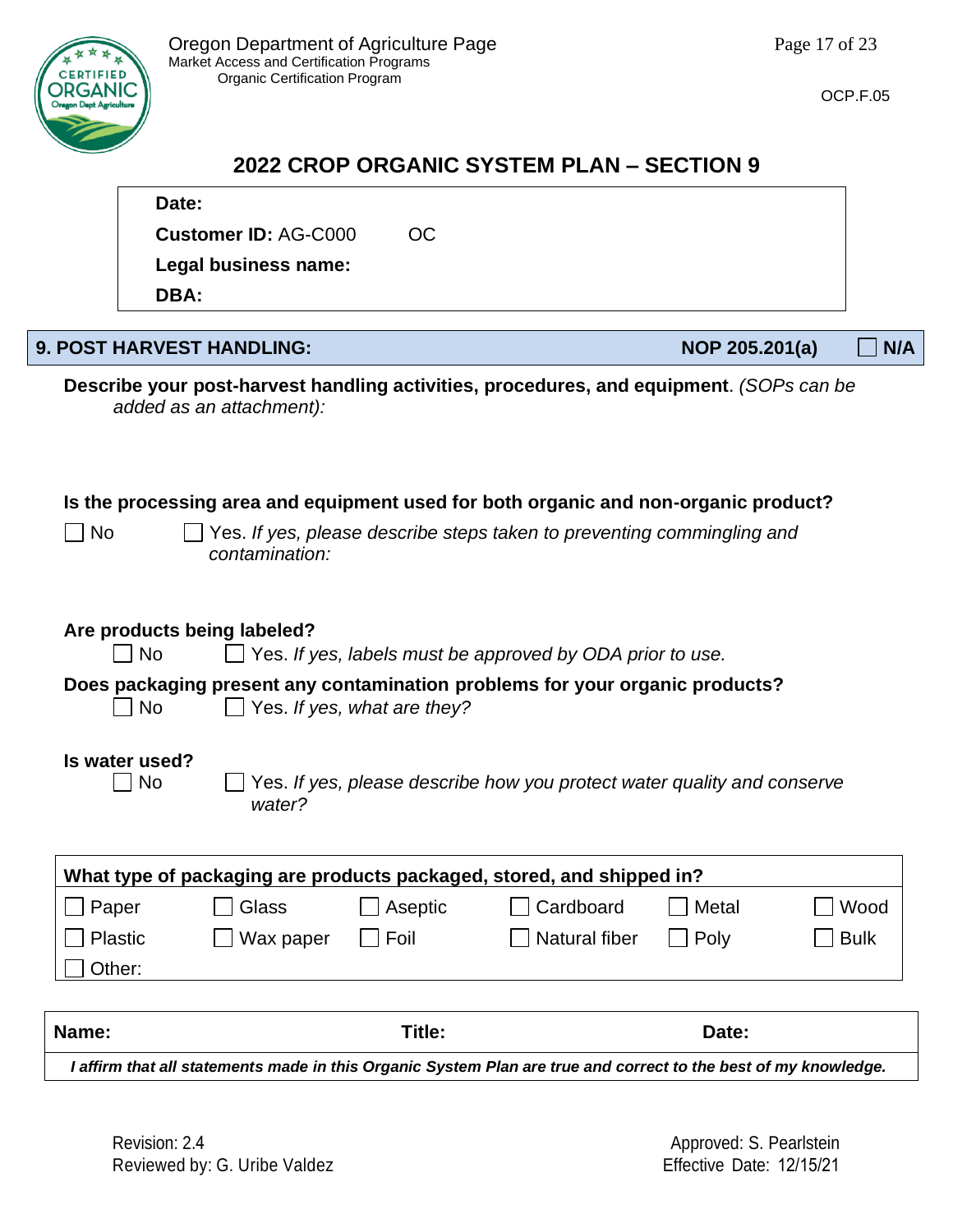

# **2022 CROP ORGANIC SYSTEM PLAN – SECTION 10**

### **Date:**

**Customer ID:** AG-C000 OC

**Legal business name:** 

**DBA:** 

## **10. STORAGE NOP 205.201(a)**

## **Are all storage sites utilized located at the address listed on page one?**

 $\neg$  No  $\neg$  Yes

*Each storage location requires a handling site registration (OCP.F.39).*

| Storage Use | Location | <b>Type/capacity</b> | <b>ID Name or</b><br>number | <b>Dedicated</b><br>Organic?   | <b>Comments/potential</b><br>contamination issues |
|-------------|----------|----------------------|-----------------------------|--------------------------------|---------------------------------------------------|
|             |          |                      |                             | Yes<br> No                     |                                                   |
|             |          |                      |                             | Yes<br>No                      |                                                   |
|             |          |                      |                             | Yes<br>$\sqrt{\phantom{a}}$ No |                                                   |
|             |          |                      |                             | Yes<br>∏No                     |                                                   |
|             |          |                      |                             | ÎΝο<br>Yes                     |                                                   |
|             |          |                      |                             | ]No<br>Yes                     |                                                   |
|             |          |                      |                             | No<br>Yes                      |                                                   |

**Describe how you ensure organic products are not contaminated or commingled with non-organic products during storage:**

*Frequency of monitoring:*

| Is this documented? | $\square$ No | $\Box$ Yes |
|---------------------|--------------|------------|
|                     |              |            |

**Are any stored crop inputs used or planned for use on organic crops?**

No Yes. *If yes, please list on input inventory (form OCP.F.09).*

| <b>Name:</b>                                                                                                    | Title: | Date: |  |
|-----------------------------------------------------------------------------------------------------------------|--------|-------|--|
| I affirm that all statements made in this Organic System Plan are true and correct to the best of my knowledge. |        |       |  |

Revision: 2.4 Reviewed by: G. Uribe Valdez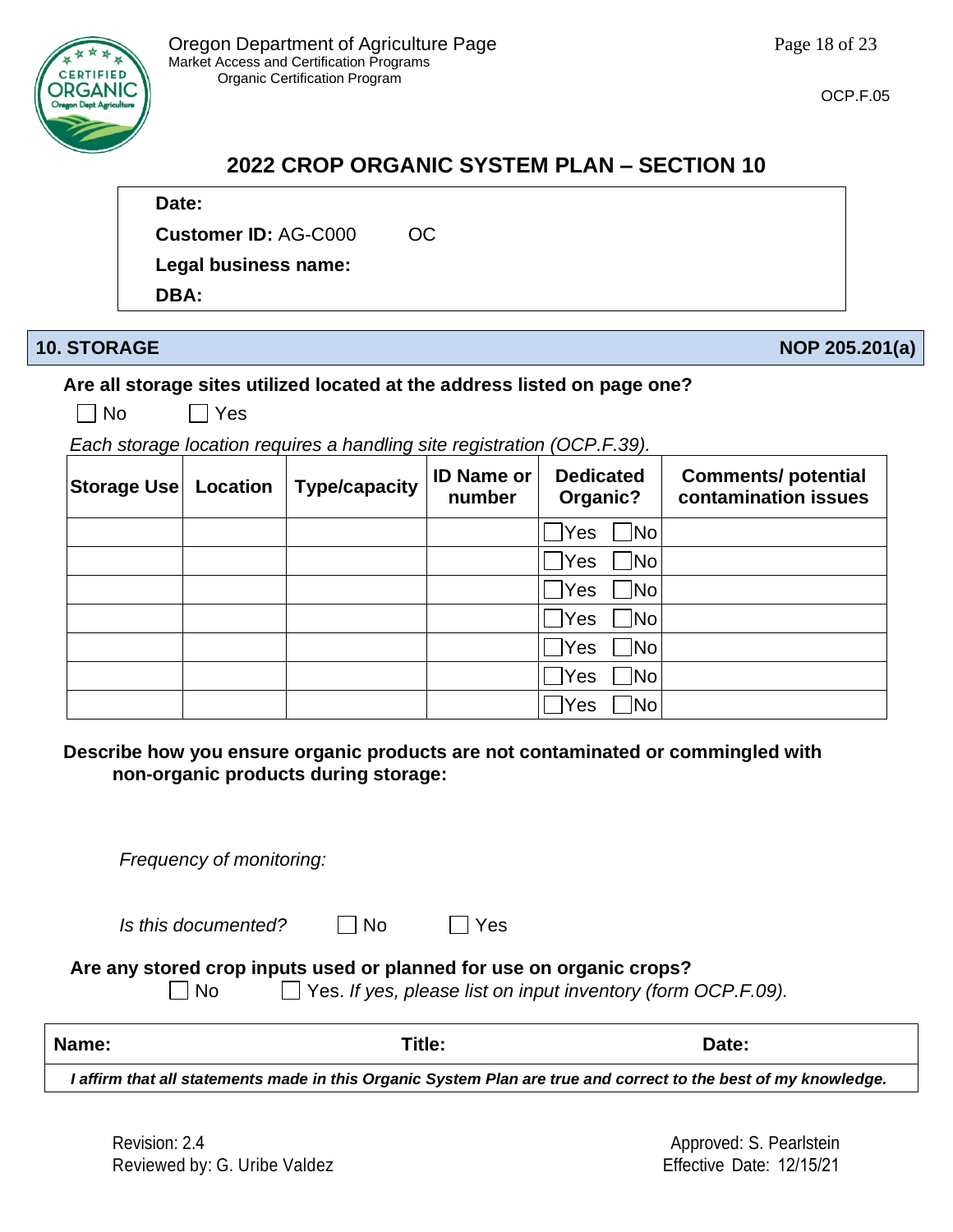

OCP.F.05

## **2022 CROP ORGANIC SYSTEM PLAN – SECTION 11**

|                                                                                                                                                 | Date:                                                                             |                          |                      |                                                                   |  |
|-------------------------------------------------------------------------------------------------------------------------------------------------|-----------------------------------------------------------------------------------|--------------------------|----------------------|-------------------------------------------------------------------|--|
|                                                                                                                                                 | <b>Customer ID: AG-C000</b>                                                       | <b>OC</b>                |                      |                                                                   |  |
|                                                                                                                                                 | Legal business name:                                                              |                          |                      |                                                                   |  |
|                                                                                                                                                 | DBA:                                                                              |                          |                      |                                                                   |  |
|                                                                                                                                                 |                                                                                   |                          |                      |                                                                   |  |
|                                                                                                                                                 | <b>11. SHIPPING/TRANSPORTATION:</b>                                               |                          |                      | NOP 205.201(a)                                                    |  |
|                                                                                                                                                 | Does your company arrange outgoing transportation?                                |                          | <b>No</b>            | Yes                                                               |  |
|                                                                                                                                                 | How do you ensure outgoing transport units are clean prior to loading?            |                          |                      |                                                                   |  |
|                                                                                                                                                 | N/A, packaged product only                                                        | $\Box$ Clean-out records |                      | Clean truck affidavit                                             |  |
| Other:                                                                                                                                          |                                                                                   |                          |                      |                                                                   |  |
|                                                                                                                                                 | What type of packaging are products packaged, stored, and shipped in?             |                          |                      |                                                                   |  |
|                                                                                                                                                 |                                                                                   |                          |                      |                                                                   |  |
|                                                                                                                                                 | Are all packaging and shipping materials food grade?                              |                          | <b>No</b>            | Yes                                                               |  |
|                                                                                                                                                 |                                                                                   |                          |                      |                                                                   |  |
| How do you ensure any packaging, storage, or shipping containers have not been<br>exposed to synthetic fungicides, preservatives, or fumigants? |                                                                                   |                          |                      |                                                                   |  |
|                                                                                                                                                 |                                                                                   |                          |                      |                                                                   |  |
|                                                                                                                                                 |                                                                                   |                          |                      |                                                                   |  |
|                                                                                                                                                 |                                                                                   |                          |                      |                                                                   |  |
|                                                                                                                                                 | Please describe how you identify products as organic:                             |                          |                      |                                                                   |  |
|                                                                                                                                                 |                                                                                   |                          |                      |                                                                   |  |
|                                                                                                                                                 | Please indicate what shipping or sales documents are maintained:                  |                          |                      |                                                                   |  |
|                                                                                                                                                 | Pallet/ tote ticket                                                               | Clean truck affidavit    | Contracts            | <b>COAs</b>                                                       |  |
| Other:                                                                                                                                          | <b>Bills of lading</b>                                                            | Sales invoices           | <b>Scale Tickets</b> |                                                                   |  |
|                                                                                                                                                 |                                                                                   |                          |                      |                                                                   |  |
|                                                                                                                                                 | Are organic products shipped in the same transport units as non-organic products? |                          |                      |                                                                   |  |
|                                                                                                                                                 | No                                                                                |                          |                      | Yes. If yes, please indicate how organic products are segregated: |  |
|                                                                                                                                                 | Separate pallets                                                                  | Separate area in unit    |                      | Organic product is shrink wrapped                                 |  |
|                                                                                                                                                 | Organic product in                                                                |                          |                      |                                                                   |  |
|                                                                                                                                                 | sealed, impermeable                                                               | Other:                   |                      |                                                                   |  |
|                                                                                                                                                 | containers                                                                        |                          |                      |                                                                   |  |
|                                                                                                                                                 |                                                                                   |                          |                      |                                                                   |  |
| Name:                                                                                                                                           |                                                                                   | Title:                   |                      | Date:                                                             |  |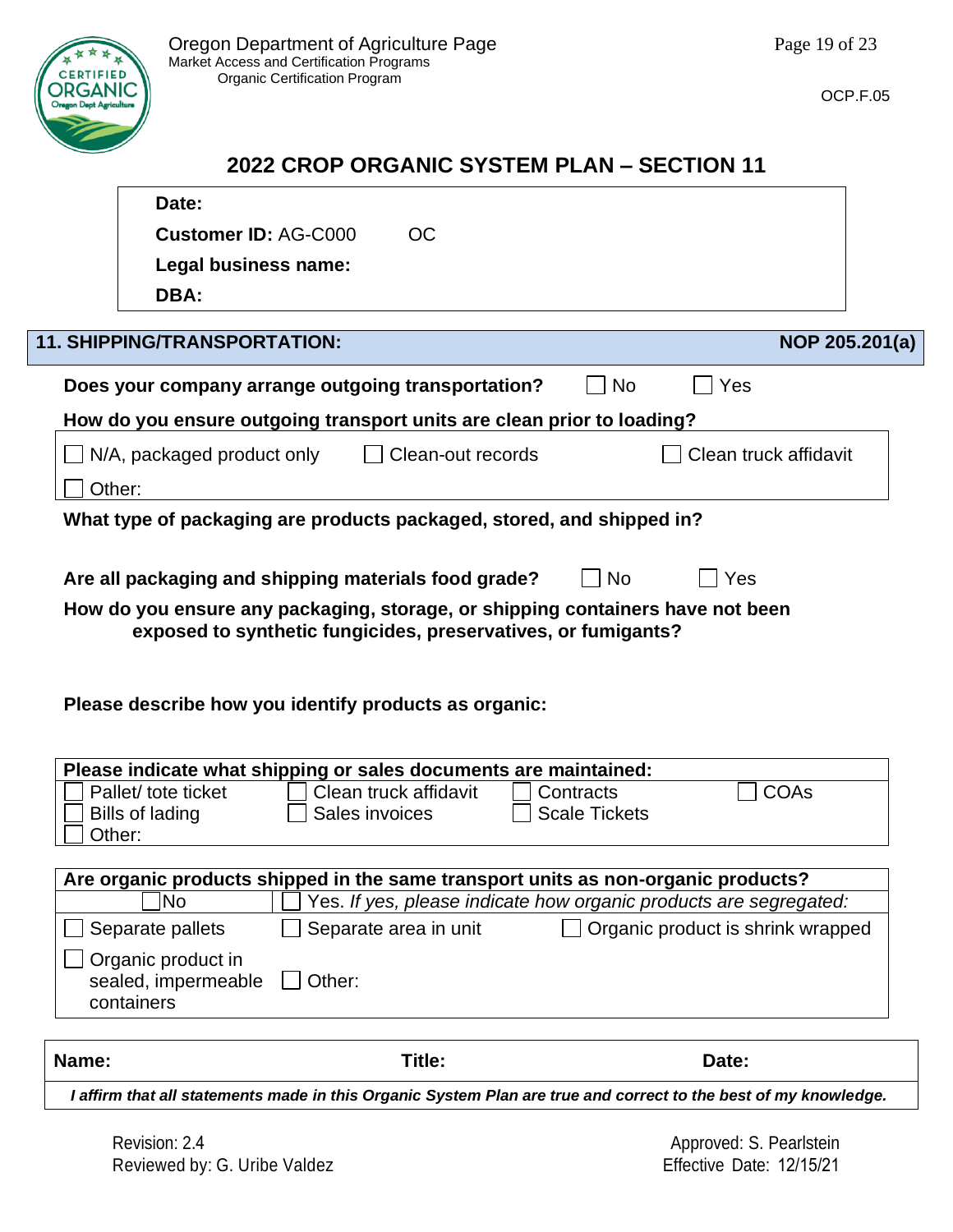

# **2022 CROP ORGANIC SYSTEM PLAN – SECTION 12**

## **Date:**

**Customer ID:** AG-C000 OC

**Legal business name:** 

**DBA:** 

**12. IMPORT/ EXPORT NOP 205.201(a)(6) N/A**

**Do you import organic seeds, seedlings, starts, or other propagation material?**  $\neg$  No  $\neg$  Yes *If yes, please list imported products:*

*If yes, are products directly imported, or through a broker/distributor?*

**Where are products imported from?**

**How are imported products identified?**

**How do you verify product has not been fumigated, irradiated, or treated with other prohibited substances upon entry into the United States?**

**At what point do you legally own the product?**

**Please explain how you verify imported products comply with the USDA organic regulations:**

*Frequency*:

**Do you export products?**  $\Box$  No  $\Box$  Yes *If yes, please list exported products*

> Revision: 2.4 Reviewed by: G. Uribe Valdez

Approved: S. Pearlstein Effective Date: 12/15/21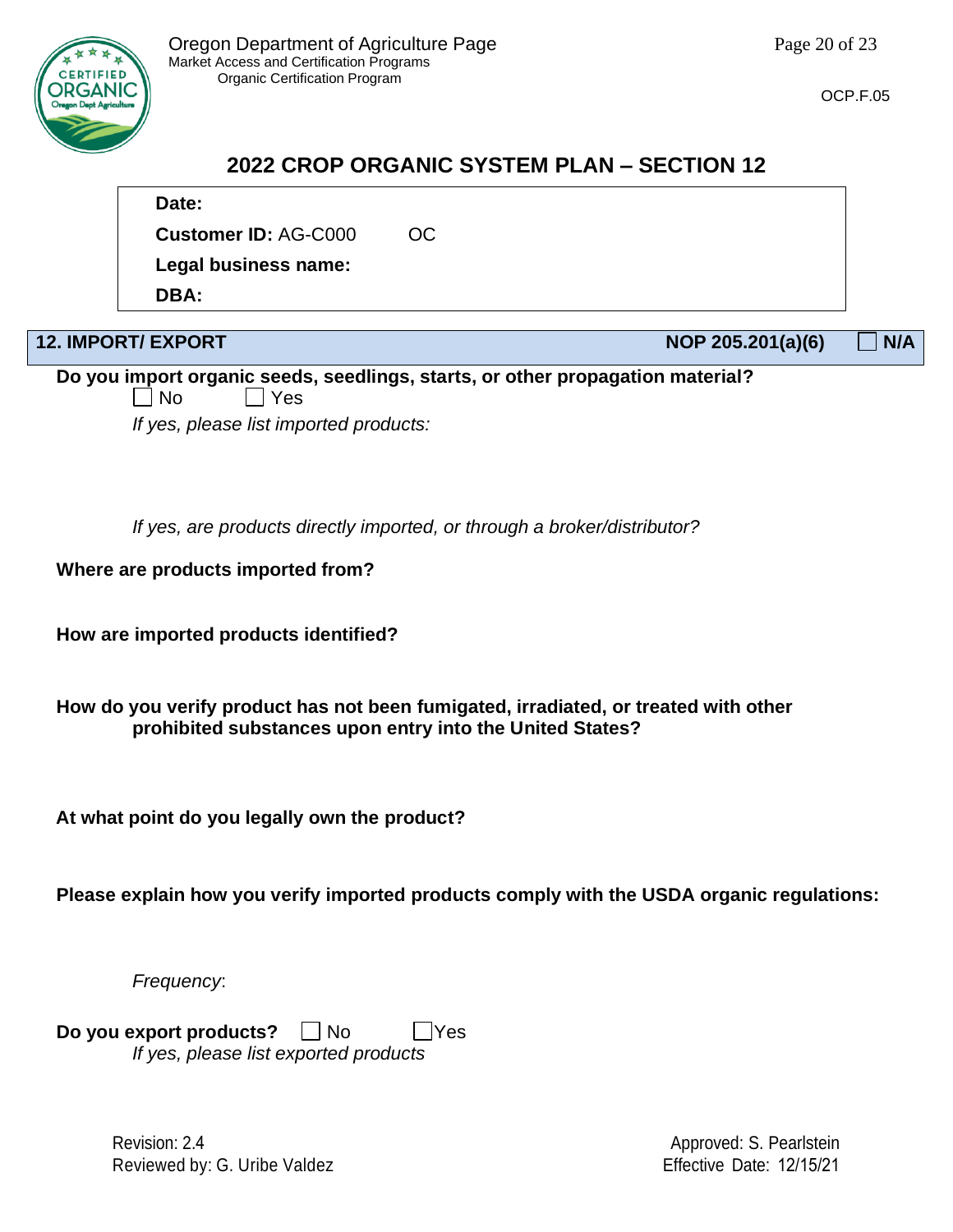

**In what packaging/form are products exported?**

**Where are products exported to?**

| Does export bulk packaged product display the statement "Organic product, do not fumigate |    |       |  |
|-------------------------------------------------------------------------------------------|----|-------|--|
| or treat with irradiation"?                                                               | No | l Yes |  |

**At what point do you no longer own the product?**

**Please explain how you verify exported products comply with the country of destination's organic regulations:**

*Frequency:*

**Name: Title: Date:**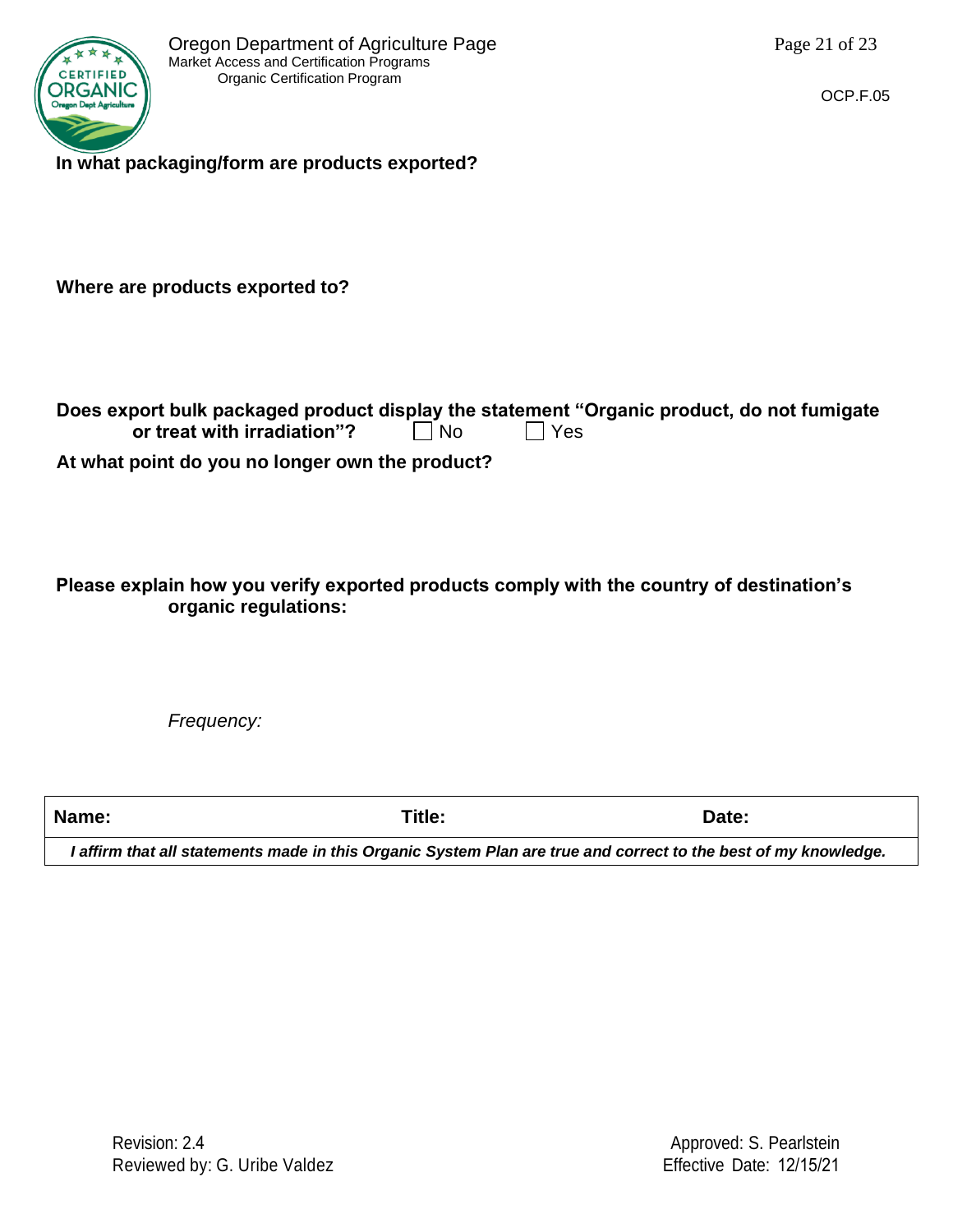

 $\Gamma$ 

OCP.F.05

# **2022 CROP ORGANIC SYSTEM PLAN – SECTION 13**

|            | Date:                                      |                                                         |                                |                                   |
|------------|--------------------------------------------|---------------------------------------------------------|--------------------------------|-----------------------------------|
|            | <b>Customer ID: AG-C000</b>                | <b>OC</b>                                               |                                |                                   |
|            | Legal business name:                       |                                                         |                                |                                   |
|            | DBA:                                       |                                                         |                                |                                   |
|            |                                            |                                                         |                                |                                   |
|            | <b>13. QA AND RECORDKEEPING</b>            |                                                         |                                | <b>NOP 205.103</b>                |
|            |                                            | Do you have standard operating procedures for the farm? |                                |                                   |
|            | $\Box$ No                                  | $\Box$ Yes. If yes, please attach.                      |                                |                                   |
|            |                                            |                                                         |                                |                                   |
|            |                                            | Do you have a Quality Assurance program in place?       | <b>No</b><br>Yes:              |                                   |
| <b>ISO</b> | <b>HACCP</b>                               | <b>Total Quality Management</b>                         | Other:                         |                                   |
|            |                                            |                                                         |                                |                                   |
|            |                                            | Are outside quality assessment services used?           | <b>No</b><br>Yes:              |                                   |
|            |                                            |                                                         |                                | <b>USDA</b>                       |
|            | GlobalGAP                                  | <b>SQF</b><br><b>PrimusGFS</b>                          | <b>BRC</b>                     | <b>GAP</b>                        |
|            | <b>USDA GHP</b>                            | <b>HGAP</b><br>HGAP+                                    | Other:                         |                                   |
|            |                                            | Does your company conduct product testing?              |                                |                                   |
|            | <b>No</b><br>Frequency:                    | Yes. If yes, what type of tests?                        |                                |                                   |
|            | Are ingredient samples retained? $\Box$ No |                                                         | Yes                            |                                   |
|            |                                            | Are finished product samples retained? $\Box$ No        | Yes                            |                                   |
|            |                                            | Do you have a recall system in place? No                | Yes                            |                                   |
|            |                                            | Does your company conduct internal audits?              | No<br>Yes                      |                                   |
|            | Indicate all types of records kept:        |                                                         |                                |                                   |
|            | Purchase orders                            | Contracts                                               | Invoices                       | Receipts                          |
|            | <b>Bills of lading</b>                     | <b>Custom forms</b>                                     | <b>Test results</b>            | Transaction<br>certificates       |
|            | Commercial<br>availability search          | Receiving records                                       | <b>Receiving logs</b>          | Ingredient<br>inspection<br>forms |
|            | <b>Blending reports</b>                    | <b>Production records</b>                               | Equipment clean-out<br>records | Sanitation logs                   |
|            |                                            |                                                         |                                |                                   |